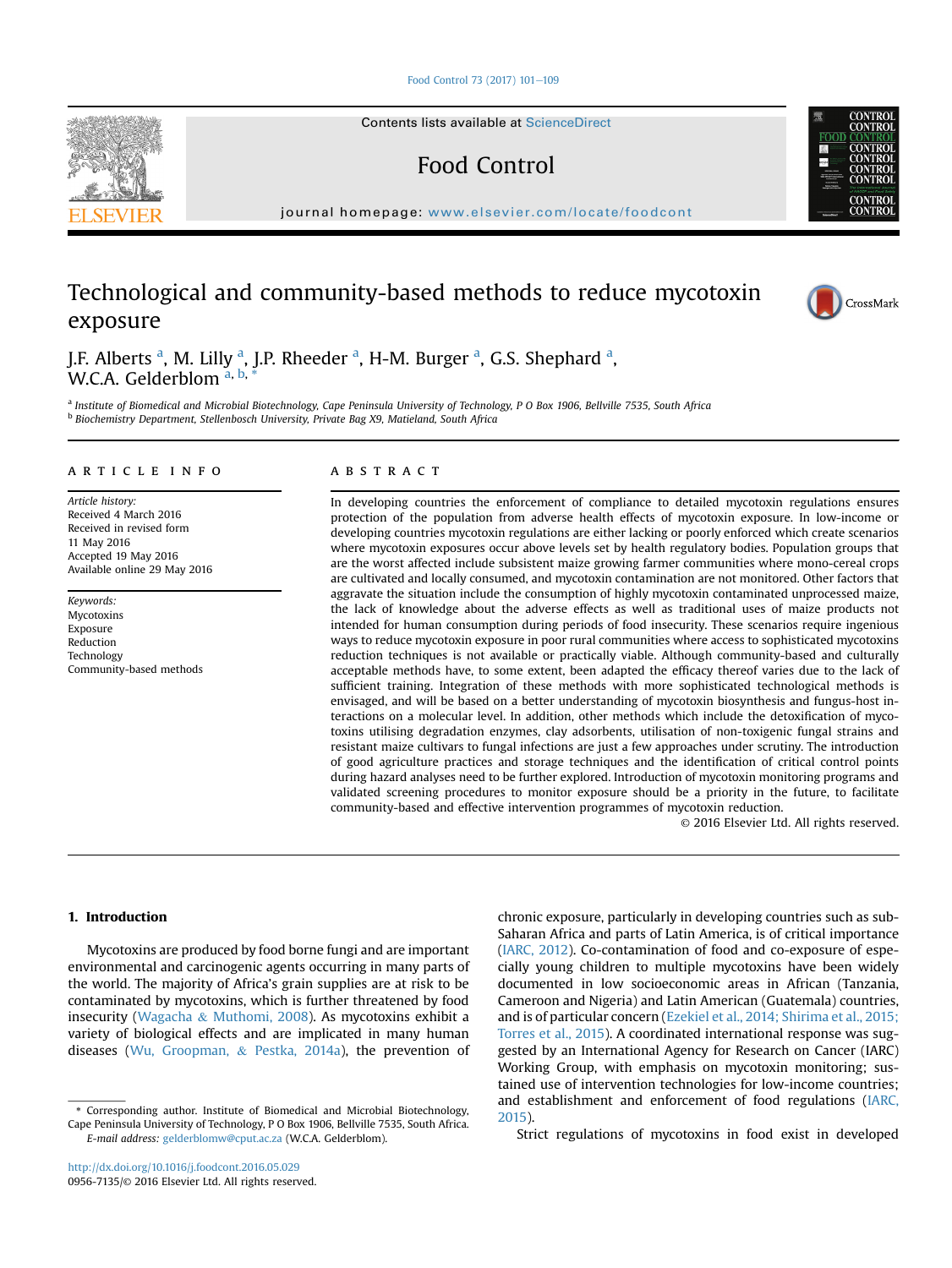countries with high standards of monitoring food quality to protect against the adverse effects on human health. The introduction of food safety regulations impact on international trade, as maximum tolerated levels on mycotoxin contamination differ between countries which has important implications on food safety and security measures ([Wu, 2004](#page-8-0)). Globally, separate maize trading communities emerge and nations tend to trade with other nations that have similar food safety standards [\(Wu](#page-8-0) & [Guclu, 2012\)](#page-8-0). In Africa only 15 countries have mycotoxin regulations, which is mainly related to aflatoxin contamination of major dietary staples ([FAO, 2003\)](#page-7-0). As a result of the mycotoxin contamination of staple food, such as grain, high levels often enter the food chain of countries with less strict and/or lacking any regulations such as in sub-Saharan Africa. In addition, the best-quality food products from this region are exported to countries with regulations resulting in the poor quality food contaminated with high mycotoxin levels, being utilised domestically [\(IARC, 2012](#page-7-0)). In addition developing countries are often confronted with food insecurity due to severe climatic conditions, poor socioeconomic status and economic instability, and lack of the necessary agricultural expertise regarding crop management pre- and postharvest [\(Adegoke](#page-6-0) & [Letuma, 2013; Wagacha](#page-6-0) & [Muthomi, 2008\)](#page-6-0). Apart from the economic losses encountered, as it hampers exports to countries with strict mycotoxins regulations, these conditions increase the risk of mycotoxin exposure on a daily basis and the associated adverse health effects.

Contamination of food resources with mycotoxins is widespread, affecting many crops, with maize being one of the major dietary staple in many parts of the world. Maize consumption varies between different regions with the highest consumption encountered in Africa (52-328 g/person/day) and the Americas with Mexico (267 g/person/day) representing the highest intake ([Ranum, Pena-Rosas,](#page-8-0) & [Garcia-Casal, 2014](#page-8-0)). Household consumption of maize in rural subsistent farming communities in parts of Southern Africa often exceeds these intake patterns up to  $3-4$  fold and could reach intake of  $1-2$  kg/person/day [\(Burger et al., 2010\)](#page-6-0). The effects of maize milling on mycotoxin levels also need to be considered as they are generally located in the outer layers of the kernel [\(Ranum et al., 2014](#page-8-0)). Although the mycotoxins are not destroyed during milling, they are redistributed across the various milling products. Thus products such as bran, which contain the outer parts of the kernel and are generally used as animal feed, have increased levels and the fine flours much lower mycotoxin levels ([Burger, Shephard, Louw, Rheeder,](#page-6-0) & [Gelderblom, 2013\)](#page-6-0). Although this may reduce the exposure of communities utilising sophisticated milling products, the prevalence in subsistence communities of simpler milling processes in which no separation of kernel components is achieved, implies that no such reduction occurs.

Of the different mycotoxins, aflatoxin produced by Aspergillus spp. and the fumonisins, produced by Fusarium spp. are common mycotoxin contaminants of maize and are known to adversely affect human and animal health [\(IARC, 2012](#page-7-0)). Implementation of the maximum levels of fumonisin set by the Codex Alimentarius Commission ([FAO, 2014](#page-7-0)) for raw maize and maize flour (including maize meal) of 4 mg/kg and 2 mg/kg, respectively, will dramatically increase fumonisin exposure among southern African maize consumers. This has become apparent as the cooked maize intake among South African consumers range between 475 and 690 g/ person/day [\(Nel](#page-8-0)  $&$  [Steyn, 2002\)](#page-8-0) with raw maize intake varying between 100 and 210 g/person/day ([Burger, Lombard, Shephard,](#page-6-0) [Danster-Christians,](#page-6-0) & [Gelderblom, 2014](#page-6-0)). When superimposing these maximum levels to the Mycotoxin Risk Assessment Model (MYCORAM) for fumonisins, depending on the geographical area or Province, 73–97% of South African maize consumers will, under these regulatory conditions, be exposed to levels above the Provisional Maximum Tolerable Daily Intake (PMTDI) of 2 µg/ kg bw/day [\(Burger et al., 2014](#page-6-0)). Subsistent farmer communities in rural areas will be worst affected with fumonisin exposure levels far above the PMTDI.

The population in low income countries countries is not protected by strict international regulatory measures, underlining the necessity for implementation of mycotoxin control regulations. In this regard the World Health Organisation (WHO) made several recommendations for mycotoxin reduction and control involving an integrated approach including awareness campaigns, strengthened laboratory and surveillance capacities and establishing early warning systems ([WHO, 2006](#page-8-0)). Other approaches such as the implementation of simple and affordable mycotoxin reduction techniques at household level and/or subsistence maize farming communities to effectively reduce exposure are becoming increasingly important. Integration of some of these communitybased approaches with recent technological advances to control mycotoxin production and detoxification will be critically discussed in this review.

#### 2. Technological methods for reduction

Technological approaches for mycotoxin reduction are mainly aimed at commercialization and application in areas with established infrastructure, i.e. developed countries. Genetic resources are utilised for breeding of maize cultivars resistant to fungal infection and subsequent mycotoxin contamination, and transgenic maize cultivars resistant to insect infestation and fungal colonisation [\(Cleveland, Dowd, Desjardins, Bhatnagar,](#page-7-0) & [Cotty, 2003;](#page-7-0) [Duvick, 2001](#page-7-0)). Information on the role of environmental factors influencing fungal growth and expression of mycotoxin biosynthetic genes could provide more gene targeting strategies to interrupt mycotoxin biosynthesis pre-harvest. The availability of genomic resources are essential for investigations into the biochemical and regulatory pathways of mycotoxin biosynthesis, pathogenesis of fungal-host interactions and the development of targeted and innovative approaches for breeding and engineering crops for resistance ([Desjardins](#page-7-0) & [Proctor, 2007](#page-7-0)). Whole genome sequences and expression sequence tags (ESTs) are important tools for understanding disease caused by fungi, fungal lifecycles and secondary metabolism [\(Brown, Butchko,](#page-6-0) & [Proctor, 2006](#page-6-0)). Available genomic resources include genetic maps, genome sequences, EST libraries and integrated gene indexes. Genomic studies on several Aspergillus and Fusarium fungal species are well underway. Among these are structural, functional and comparative genomics of the toxin-producing species Fusarium graminearum (trichothecene producer), Fusarium verticillioides (fumonisin producer), and Aspergillus flavus (aflatoxin producer) [\(Xu, Peng, Dickman,](#page-8-0) & [Sharon, 2006](#page-8-0)). As the number of fungi whose genome sequences have been elucidated continues to rapidly grow, so too does the potential to perform high throughput proteomic analysis on these organisms.

Fanelli, Iversen, Logrieco, and Mulè (2013) studied the effect of environmental conditions (temperature, water activity, pH and salinity) on fumonisin production and FUM1 and FUM21 gene expression by F. verticillioides in vitro. Gene expression mirrored fumonisin production profiles under all conditions with the exception of temperature: FUM1 and FUM21 expression was highest at 15 °C, while maximum fumonisin production was at 30 °C. These data indicate that a post-transcriptional regulation mechanism could account for the different optimal temperatures for FUM gene expression and fumonisin production. While transcriptional to translational correlations are often not very strong, it is essential to determine the gene expression to protein translation relationship in fumonisin production to better understand the mechanism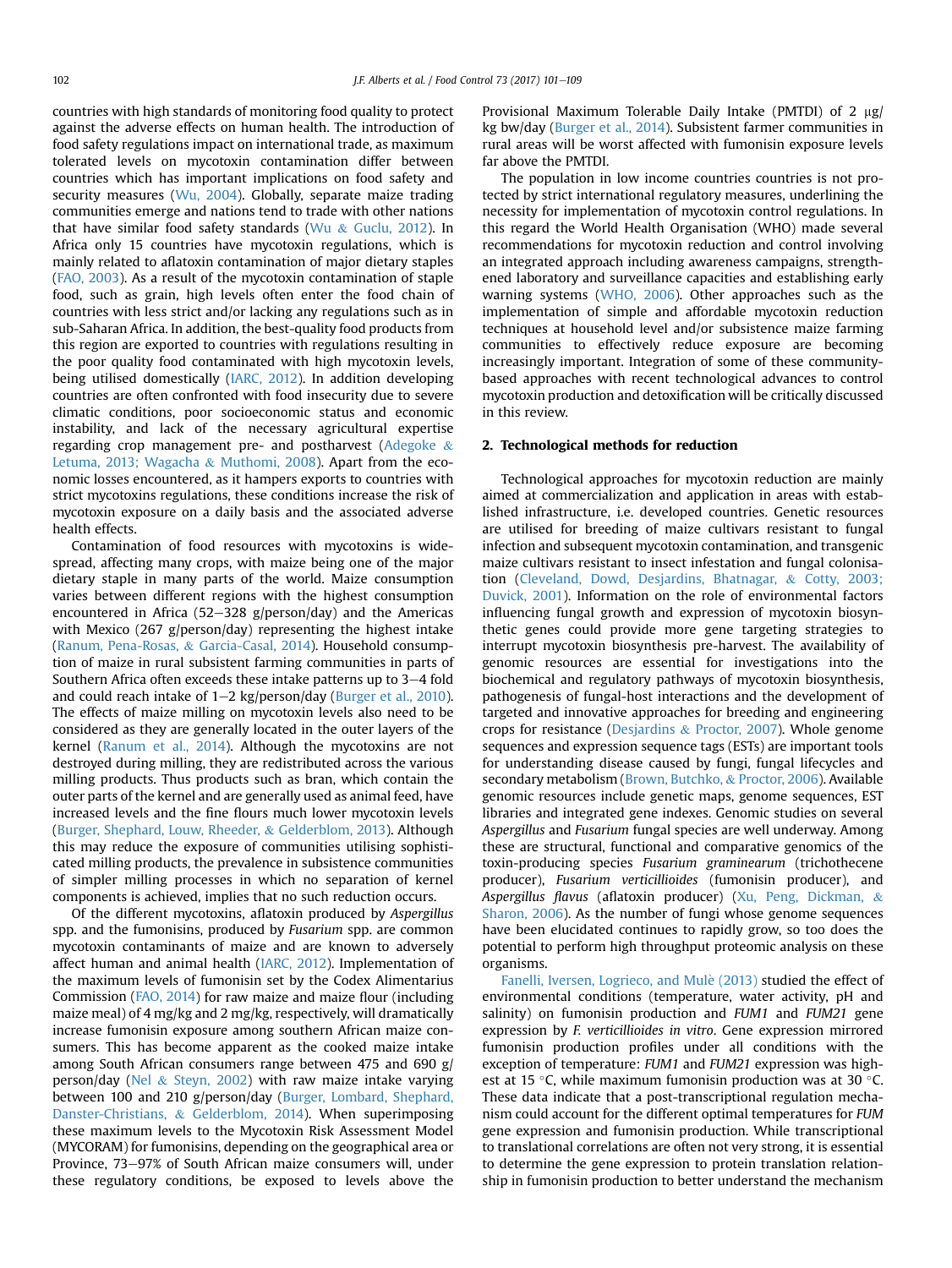of biosynthesis.

Studies into molecular mechanisms involved in the secondary metabolism of microorganisms have experienced great advances in recent years. This is mainly due to the development of modern, high-throughput and information-rich "omic" techniques, together with genome sequencing tools and the development of mutants and reverse genetic approaches. Proteomic studies have shown to be effective for deciphering toxin production mechanisms as well as for identifying potential pathogenic factors [\(Houterman et al.,](#page-7-0) [2007\)](#page-7-0) in Fusarium and Aspergillus. Intracellular proteins potentially involved in F. graminearum virulence were up-regulated under in vitro trichothecene-inducing conditions as well as under infection conditions in planta ([Taylor et al., 2008\)](#page-8-0). Gel-based profiling analysis of A. flavus proteome and 2D proteome mapping using 2DE and MALDI-TOF-MS/MS, identified 538 mycelial proteins of the aflatoxigenic strain NRRL 3357 [\(Pechanova, Pechan,](#page-8-0) [Rodriguez, Paul Williams,](#page-8-0) & [Brown, 2013\)](#page-8-0). The majority of these proteins were functionally annotated as related to various cellular metabolic and biosynthetic processes as well as a few enzymes from the aflatoxin synthesis pathway. Extracellular proteins during F. graminearum growth in vitro and infection of wheat heads in planta have been identified ([Paper, Scott-Craig, Adhikari, Cuomo,](#page-8-0) & [Walton, 2007\)](#page-8-0). The proteins identified in the in planta study could play an important role in pathogenicity since secreted proteins constitute the first contact between a pathogen and its host and are virulence or avirulence effectors in various fungal diseases. The secretome analysis is also important since fungi secrete numerous extracellular enzymes which can also be used in early detection of contamination. [Hou, Zheng, Xu, Chen, and Zhou \(2013\)](#page-7-0) conducted the first proteomic analysis of F. graminearum treated with the fungicide JS399-19 showing the effect on energy metabolism, the synthesis and transport of proteins and DNA as well as its effect on signal transduction in different degrees. This study provides a useful insight into the mode of action of the fungicide against the fungus.

The investigation of fungal-host interactions may provide important information on the changes in gene expression as well as changes in protein abundance in order to identify those proteins that are essential during such interactions. A proteomic approach was utilised to investigate the rachis tissue from aflatoxin accumulation resistant (Mp313E and Mp420) and susceptible (B73 and SC212m) maize inbred lines ([Pechanova, Pechan, Williams,](#page-8-0) & [Luthe,](#page-8-0) [2011](#page-8-0)). The differential expression of many stress/defence proteins during rachis juvenility, maturation and after A. flavus infection demonstrated that resistance relies on constitutive defences, while susceptibility is more dependent on inducible defences. Proteomic analysis, therefore has become a powerful tool in studying molecular and cellular mechanisms in plant-microbe interactions and in identifying gene products that play a key role in pathogenicity, virulence and host-resistance. This could potentially provide a better understanding of events of mycotoxin biosynthesis at a molecular level ([Zhou et al., 2015](#page-8-0)) and assist in identifying key protein targets in the development of agrochemicals, which may open new ways for crop disease diagnosis and protection. In this regard novel strategies to control mycotoxin contamination could be developed to reduce the risk of mycotoxins exposure [\(Bhatnagar](#page-6-0) [et al., 2008; Ga](#page-6-0)š[o-Soka](#page-6-0)č[,](#page-6-0) Kovač, & [Josi](#page-6-0)ć, 2010; Giacometti, [Tomljanovíc,](#page-6-0) & [Josi](#page-6-0)c[, 2013](#page-6-0)).

In the future, new methods will be required for identification, monitoring and assessment of foodborne hazards during production, storage, delivery and consumption ([Giacometti et al., 2013\)](#page-7-0). Integration of these new technologies in strategies of mycotoxin reduction in developing countries remains a major challenge, but should be eagerly pursued, further developed and made accessible.

#### 2.1. Transgenic Bt maize

Genetically modified Bt maize contains cry genes from the bacterium Bacillus thuringiensis, which upon expression in planta, produce proteins toxic to various Lepidopteran pests, including the maize stalkborer, Busseola fusca, which is the predominant stalkborer on maize in southern Africa. This pest causes wounding in maize, which invariably leads to increased infection by certain Fusarium species, particularly F. verticillioides. Previous studies have shown that Bt maize has the potential to reduce insect damage and fumonisin levels compared to non-Bt hybrids [\(Abbas, Bellaloui,](#page-6-0) & [Bruns, 2016; Munkvold, Hellmich,](#page-6-0) & [Rice, 1999\)](#page-6-0), but the effectiveness of Bt in reducing aflatoxin contamination is inconclusive ([Abbas et al., 2013\)](#page-6-0).

Insect resistant, transgenic (Bt) maize have seen impressive adoption rates since its introduction in South Africa in the 1998/ 1999 crop season ([Gouse, Kirsten,](#page-7-0) & [Van Der Walt, 2008](#page-7-0)). Results from a study conducted in rural areas in northern KwaZulu-Natal Province of South Africa, from 2004 to 2008 [\(Pray et al., 2013\)](#page-8-0), demonstrated a clear advantage of Bt maize over conventional hybrids and traditional maize seed. Bt maize had 40% less fumonisin than traditional varieties. Relative to the non-Bt commercial maize hybrids, Bt maize had on average 16% less fumonisin contamination. A similar study of fumonisin in maize in Argentina and the Philippines showed that although the use of Bt maize reduced fumonisin levels considerably, location and weather factors had much more influence on the overall fumonisin data than the Bt trait itself [\(De la Campa, Hooker, Miller, Schaafsma,](#page-7-0) & [Hammond, 2005](#page-7-0)). Field trials conducted in 2002 and 2003 at two locations in a commercial maize-growing area of South Africa showed that the fumonisin levels in the Bt hybrids were generally between 39 and 83% lower than their respective non-Bt isolines ([Rheeder et al., 2005](#page-8-0)). The study also highlighted the considerable diversity in results among the different hybrids/isolines, locations and cropping seasons.

In South African rural areas, farmers are more likely to purchase herbicide tolerant transgenics than Bt hybrids. The highly variable incidence of stalkborer infestation due to the influence of seasonal and climatic conditions does not appear to warrant the purchase of expensive Bt seed ([Gouse, 2012\)](#page-7-0). As a result many poor subsistence farmers do not make use of transgenic hybrids due to its high cost and that it is more beneficial in planting herbicide tolerant hybrids and controlling weeds in their fields. In some areas farmers have been supplied with starter transgenic seed packs for one or two seasons, but are then expected to purchase the seed in the following years. These farmers prefer to revert back to their open pollinated or traditional varieties which they can grow from year to year without purchasing commercial seed each season [\(Fischer,](#page-7-0) [Van den Berg,](#page-7-0) & [Mutengwa, 2015\)](#page-7-0).

#### 2.2. Biocontrol with non-toxigenic microbial strains

Biocontrol of aflatoxin producing Aspergillus strains in the field relies on competitive exclusion, whereby large quantities of nontoxigenic inoculum (A. flavus and Aspergillus parasiticus) are introduced into the soil around growing crops and these then compete with toxigenic strains for infection sites on the developing crop ([IARC, 2015](#page-7-0)). In Africa, the commercial use of AFLASAFE™ is now widely used in both West and East Africa, mainly for maize cultivation. The use of such a biocontrol agent would be beneficial when dealing with pre- and postharvest aflatoxin problems as this technology also brings benefits into storage [\(Bandyopadhyay,](#page-6-0) [2010\)](#page-6-0). Thus, competitive exclusion in the field translates into a decreased risk of contamination during storage and transport due to fewer aflatoxin-producers moving into the store and the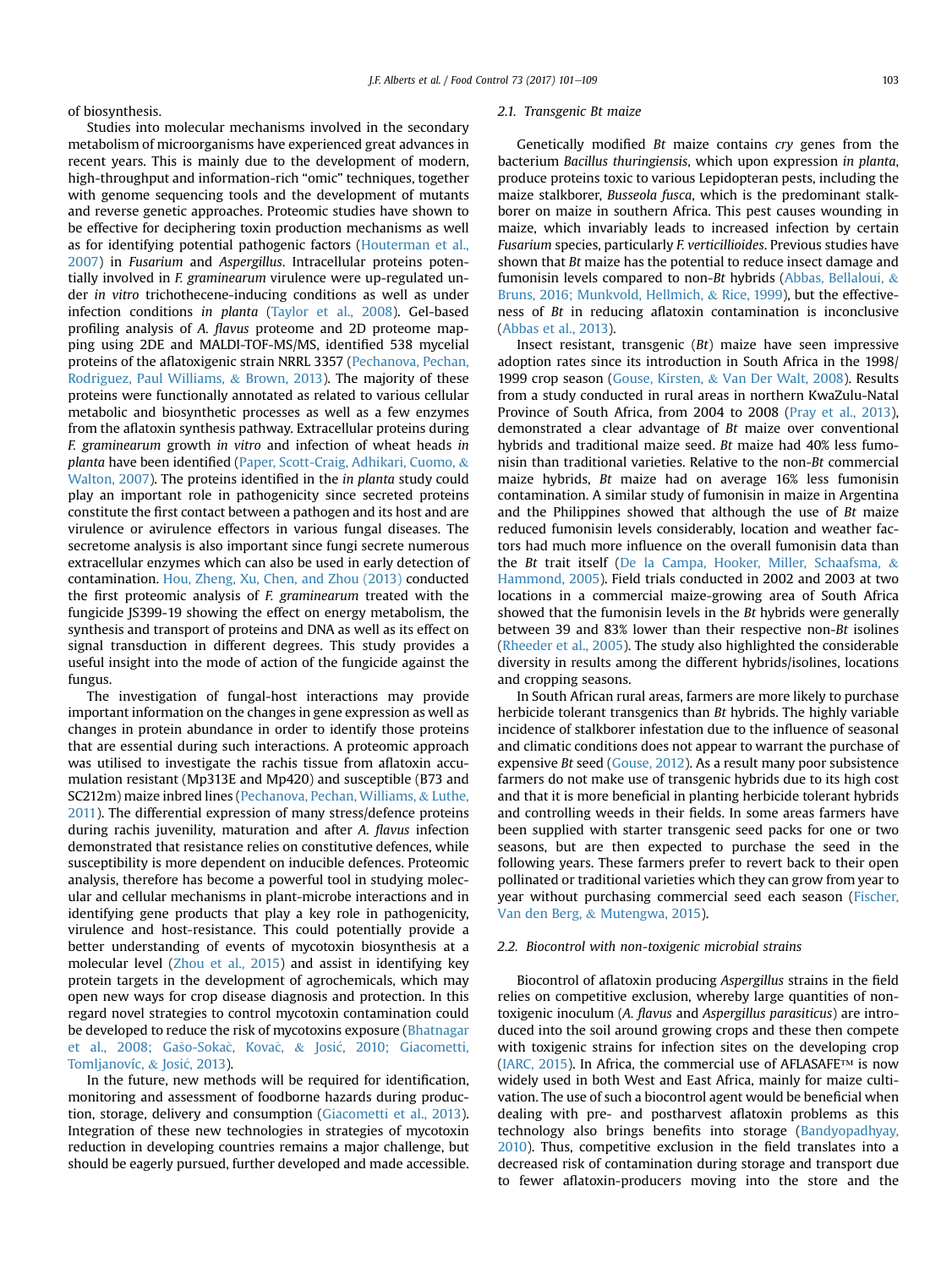biocontrol agents stay with the crop until use. This is of particular interest as the main contamination in Africa occur due to inadequate storage practices. Recent cases of aflatoxin poisoning in humans in Kenya have attributed the problem to ingestion of maize that was contaminated after harvest by improper storage [\(Ehrlich,](#page-7-0) [2014](#page-7-0)). In such circumstances, control strategies need to include pre-harvest and postharvest measures.

A number of environmental factors have been identified that affect the efficacy of biocontrol with non-toxigenic strains of A. flavus, including dew, moisture levels, very dry soils, heavy rains and timing of the application ([Bock](#page-6-0)  $&$  [Cotty, 1999\)](#page-6-0). However, several other concerns regarding biocontrol need to be highlighted:

- (i) The effect of non-toxigenic fungal strains on fungal dynamics in a specific host could affect the dominance of other toxigenic fungi such as Fusarium. This is of importance as it is known that fumonsins and aflatoxin co-occur.
- (ii) Horizontal gene transfer of toxigenicity between toxigenic and non-toxigenic strains as a function of time.
- (iii) Although non-toxigenic strains are introduced, continued mycotoxin monitoring is still required to confirm the reduction from a food safety perspective.
- (iv) Does the application of the biocontrol agent pose any health risks (inhalation allergies, infectious potential) to field workers and surrounding communities, especially children and immune-compromised patients?
- (v) Biocontrol strains must be carefully selected that are suitable for the environment and lack production of other mycotoxins such as cyclopiazonic acid produced by A. flavus.
- (vi) Damage to crops by non-toxigenic strains under unfavourable climatic conditions could further contribute to food insecurity in poor subsistent farming communities.

Other bacterial and fungal strains showing potential as biocontrol agents by effectively reducing Aspergillus and Fusarium growth, include Trichoderma spp. ([Calistru, McLean,](#page-6-0) & [Berjak, 1997;](#page-6-0) [Yates, Meredith, Smart, Bacon,](#page-6-0) & [Jaworski, 1999\)](#page-6-0) and Bacillus subtilis ([Bacon, Yates, Hinton,](#page-6-0) & [Meredith, 2001; Luongo et al., 2005\)](#page-6-0). These organisms are mainly applied to soil or as seed treatments pre-harvest, but could also be applied postharvest during storage. Rhizobacterial strains of Enterobacter cloacae, Arthrobacter globiformis, Azotobacter armeniacus, Pseudomonas solanacearum, Microbacterium eoleovorans, B. subtilis and certain mixtures thereof proofed effective against F. verticillioides infection of maize seed-lings at root level [\(Hinton](#page-7-0) & Bacon, 1995; Cavaglieri, Andrés, Ibáñ[ez,](#page-7-0) & [Etcheverry, 2005a, Cavaglieri, Orlando](#page-7-0) & [Etcheverry, 2005b,](#page-7-0) [Cavaglieri, Orlando, Rodríguez, Chulze](#page-7-0) & [Etcheverry, 2005c](#page-7-0)). Biocompetitive inhibition of aflatoxigenic fungi by bacteria naturally occurring in the geocarposphere (zone around the groundnut pod) effectively protect developing groundnut pods [\(Chaurasia, 1995\)](#page-7-0). In this regard Flavobacterium odoratum have shown effective inhibition of A. flavus growth and aflatoxin production. Although certain biocontrol microorganisms have been commercialized and are successfully being applied in African countries (South Africa, Kenya and Zambia), the potential for integration in rural subsistence farming communities still needs to be explored.

#### 2.3. Enzymatic detoxification

Enzymatic detoxification of mycotoxins in food has become a promising approach and could find application in a far wider context including low socioeconomic subsistence farmer communities. The focus is on targeted modification of the chemical structures of mycotoxins by enzymatic cleavage or conversion of chemical bonds/groups that play a key role during cytotoxicity ([Gelderblom, Cawood, Snyman, Vleggaar,](#page-7-0) & [Marasas, 1993; Heinl](#page-7-0) [et al., 2010](#page-7-0)). A knowledge base on reduction of mycotoxin levels by bacterial and fungal cultures has been established over the years ([Alberts, Gelderblom, Botha,](#page-6-0) & [van Zyl, 2009, 2006; Blackwell,](#page-6-0) [Gilliam, Savard, Miller,](#page-6-0) & [Duvick, 1999; Ciegler, Lillehoj, Peterson,](#page-6-0) & [Hall, 1996; Duvick, Rood,](#page-6-0) & [Wang, 1998b, 1998a; Hartinger](#page-6-0) [et al., 2011; Heinl et al., 2010; Mann](#page-6-0) & [Rehm, 1977; Teniola et al.,](#page-6-0) [2005; Wu et al., 2015; Yehia, 2014](#page-6-0)). This information was further developed by identifying microbial enzymes responsible for detoxification; characterization of genes encoding the enzymes; expression of genes in food-grade microorganisms; and development of culture and recombinant enzyme preparations for commercial application. Enzymatic detoxification of  $AFB<sub>1</sub>$  mainly focuses on cleavage of the double bond of the furofuran ring through oxidation. The furofuran ring is actively involved in oxidation of  $AFB<sub>1</sub>$  to  $AFB<sub>1</sub>-8.9$ -epoxide, a highly reactive precursor of malignant transformation [\(Minto](#page-8-0) & [Townsend, 1997; Mishra](#page-8-0) & [Das, 2003\)](#page-8-0). Microbial manganese peroxide and oxidase enzymes catalyse cleavage of the 8,9-unsaturated carbon-carbon bond of  $AFB<sub>1</sub>$  through oxidation and hydrolysis to  $AF<sub>1</sub>-8,9$ -dihydriol [\(Wang,](#page-8-0) [Ogata, Hirai,](#page-8-0) & [Kawagishi, 2011; Wu et al., 2015; Yehia, 2014\)](#page-8-0). Treatment with laccase enzymes resulted in effective reduction of the mutagenic properties of  $AFB<sub>1</sub>$  [\(Alberts et al., 2009](#page-6-0)). With regards to the fumonisins, the free amino group plays a pivotal role in its toxicological effects in vitro and in vivo, while the tricarballylic acid moiety is required for effective absorption of the fumonisins from the gut of rats ([Gelderblom et al., 1993\)](#page-7-0). The fumonisins disrupt sphingolipid biosynthesis by inhibiting the enzyme ceramide synthase ([Wang, Norred, Bacon, Riley,](#page-8-0) & [Merrill, 1991](#page-8-0)), and the tricarballylic acid moiety is required for maximal effect ([Van der](#page-8-0) [Westhuizen, Shephard, Abel, Swanevelder,](#page-8-0) & [Gelderblom, 1998\)](#page-8-0). Complete detoxification of fumonisin  $B_1$  (FB<sub>1</sub>) is achieved through de-esterification by carboxylesterases and subsequent deamination of hydrolysed  $FB<sub>1</sub>$  (HFB<sub>1</sub>) by aminotransferases, with the formation of 2-keto  $HFB<sub>1</sub>$  ([Heinl et al., 2010](#page-7-0)). Recombinant enzymes for detoxification of mycotoxins are mainly produced by expressing bacterial genes, which are not necessarily considered "generally regarded as safe" (GRAS) by the [United States Food and Drug](#page-8-0) [Administration \(US FDA\)](#page-8-0), utilising E. coli (not GRAS) and Pichia pastoris (GRAS) expression systems.

Although certain enzyme technologies for detoxification have been commercialized and are considered safe for humans, animals and the environment by the European Food Safety Authority (EFSA), application is presently mainly directed towards the animal feed industry [\(Duvick, Maddox,](#page-7-0) & [Gilliam, 2003, 1998b; Moll,](#page-7-0) [Hartinger, Grie](#page-7-0)ß[ler, Binder,](#page-7-0) & [Schatzmayr, 2011\)](#page-7-0). Development of enzyme preparations with GRAS status could hold advantages for application in humans. Enzymatic methods could in future be applied in combination with community-based reduction methods in rural subsistence farming communities, to further reduce exposure to mycotoxins. However, integration of this kind of methodology in established communities could be a challenge due to strong cultural beliefs, traditions and practices.

# 2.4. Adsorbents

Another postharvest reduction approach involves the irreversible binding of mycotoxins in food by natural clay adsorbents, thereby disrupting the adsorption from the gastro-intestinal tract of humans and animals. The phyllosilicate clay montmorillonite tightly and selectively binds aflatoxins and fumonisins, thereby decreasing their bioavailability and associated toxicities in the gastrointestinal tract of experimental animals ([Aly, Abdel-Galil,](#page-6-0) & [Abdel-Wahhab, 2004; Adegoke,](#page-6-0) & [Letuma, 2013; Mitchell et al.,](#page-6-0) [2014; Phillips, Sarr,](#page-6-0) & [Grant, 1995\)](#page-6-0). Dietary calcium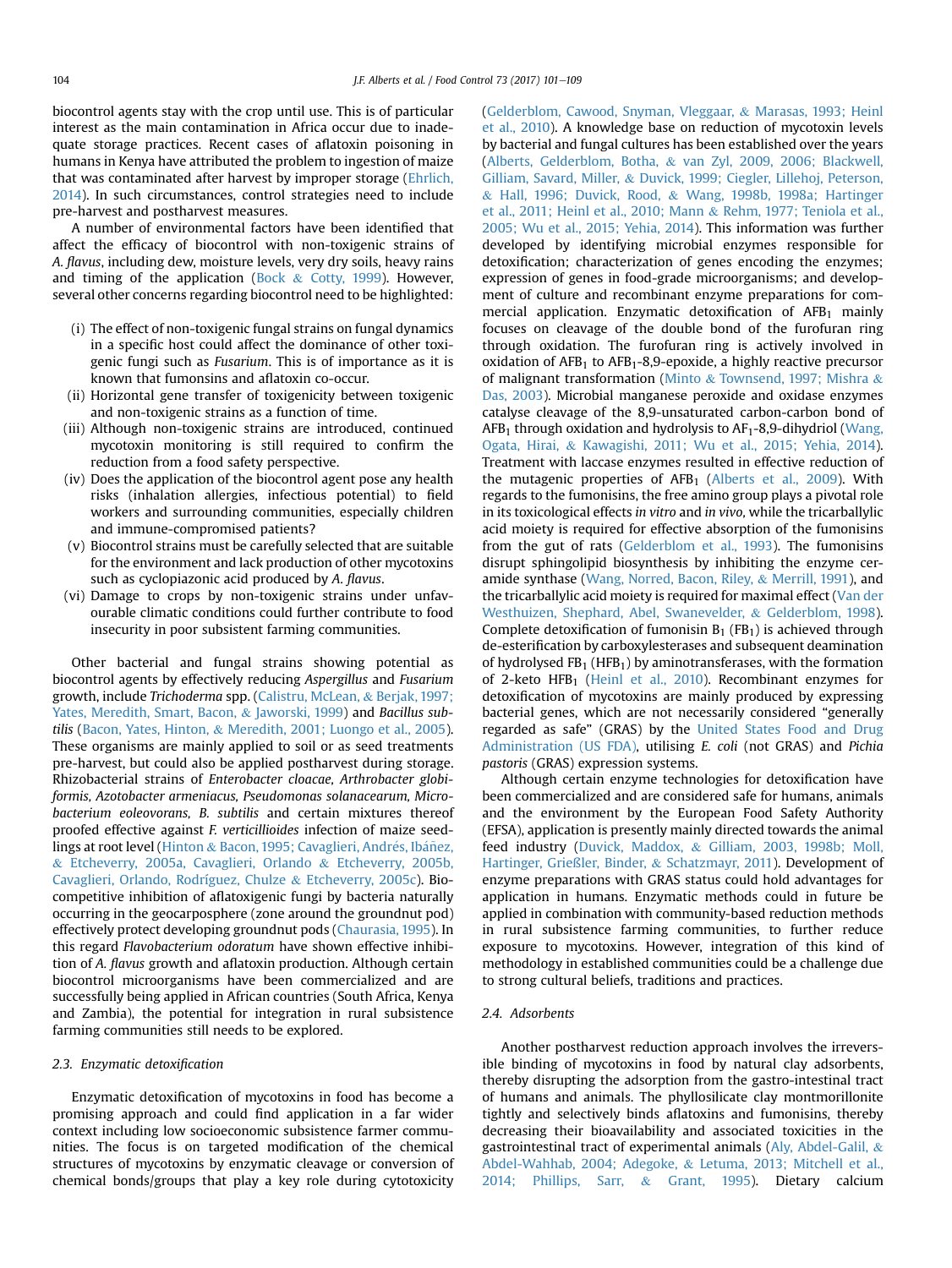montmorillonite (Uniform particle size, Novasil; UPNS) effectively reduces urinary biomarkers of  $AFB<sub>1</sub>$  and  $FB<sub>1</sub>$  in rats ([Mitchell et al.,](#page-8-0) [2014\)](#page-8-0), while reduction of these biomarkers in human participants in study groups in Ghana has also been demonstrated ([Phillips](#page-8-0) [et al., 2008; Robinson et al., 2012\)](#page-8-0). Montmorillonite clays are generally regarded as safe by the [United States Food and Drug](#page-8-0) [Administration \[US FDA](#page-8-0), GRAS substances evaluated by the Select Committee on GRAS substances (SCOGS)] and common African cooking practices do not affect the efficacy of its adsorption to aflatoxins [\(Elmore et al., 2014](#page-7-0)). Clay adsorbents are mainly applied in the food and beverage, and animal feed industries, while enterosorbents in the form of capsules could present a promising and sustainable public health intervention for application in African rural communities [\(Robinson et al., 2012\)](#page-8-0).

Aflatoxin  $B_1$  (AFB<sub>1</sub>) is also effectively removed from the intestines of animals by binding to probiotic bacteria and the formation of aflatoxin-bacteria complexes [\(Peltonen, El Nezami,](#page-8-0) [Salminen,](#page-8-0) & [Ahokas, 2000](#page-8-0)). Bacteria capable of binding to aflatoxin include Lactobacillus rhamnosus, Propionibacterium freudenrichii and Bifidobacterium sp. The mechanism of binding involves hydrophobic and electrostatic interactions as well as the formation of hydrogen bonds. Application of dietary adsorbents in impoverished communities which are nutritionally compromised with respect to vitamins needs to be further investigated.

# 2.5. Good agricultural practices  $-$  rural versus commercial

Good agricultural practice (GAP), as with good manufacturing practise (GMP), is a prerequisite and complementary approach to the hazard analysis and critical control point (HACCP) system. GAP is an essential element in the agricultural industry in order to guarantee and maintain the lowest mycotoxin levels possible in cultivated food crops. These harvested crops are then transported from the farming environment to the food processing facilities, where GMP measures should be equally well entrenched.

The essence and details of GAP and HACCP are extensively covered and concisely summarised in several accessible sources ([FAO, 2001; FAO, 2002; IARC, 2012\)](#page-7-0). For the purpose of this publication, which is focussed mostly on African agriculture and its food industries [\(Adegoke](#page-6-0) & [Letuma, 2013\)](#page-6-0), a summary of key GAP activities is presented.

#### 2.5.1. Pre-harvest strategies

- Implementation of a crop rotation schedule. Wheat and maize are particularly susceptible to Fusarium pathogens and these two crops should not be used in rotation with each other. Rotation crops such as potato, vegetables and dry beans, should rather be used to reduce the pathogen's inoculum in the field (commercial application mostly).
- Adequate preparation of the seed bed for each new crop by ploughing under or by removing old crop debris that may potentially serve as substrate for the growth of mycotoxinproducing fungi. Areas vulnerable to soil erosion, no-till and other integrated pest management practices may be required in the interests of soil conservation (commercial; subsistence application).
- Utilize soil tests to determine if there is need to apply fertilizer and/or soil conditioners to assure adequate soil pH and plant nutrition to avoid plant stress, especially during seed development (commercial application).
- Subsistence farmers should apply livestock manure to their fields to enhance stubble breakdown, improve the soil microbiome and aid in plant nutrition (subsistence application).
- Cultivate seed varieties developed for resistance to seedinfecting fungi and insect pests, and recommended for a specific area (commercial application mostly).
- Crop planting should optimally be timed to avoid high temperatures and drought stress during the period of seed development and maturation (commercial; subsistence application).
- Avoid overcrowding of plants by maintaining the recommended row and plant spacing (commercial application mostly).
- Minimize insect damage and fungal infection by proper use of registered insecticides, fungicides and other appropriate practices within an integrated pest management programme (commercial; subsistence application).
- Control weeds in the crop mechanically or with the use of registered herbicides or other safe and suitable weed eradication practices (commercial; subsistence application).
- Minimize mechanical damage to plants and fruit during cultivation (commercial; subsistence application).
- Ensure that irrigation is applied evenly and that all plants in the field have an adequate supply of water. Excess moisture during flowering makes conditions favourable for the dissemination and infection by Fusarium; thus irrigation during flowering and crop maturation should be avoided (commercial application mostly).

# 2.5.2. Postharvest strategies

- Harvest grain at low moisture content and full maturity, unless under extreme heat, rainfall or drought conditions (commercial; subsistence application).
- Ensure that farm personnel are adequately trained and that all farming equipment is kept clean and functioning properly, to minimize damage to plants and the harvested crop (commercial; subsistence application).
- Containers and vehicles to be used for collecting and transporting the harvested crop from the field to drying and/or storage facilities, should be clean, dry and free of insects, soil and visible fungal growth (commercial; subsistence application).
- Determine crop moisture levels immediately after harvest. Where applicable, dry the crop to the recommended moisture content for storage. Cereals should be dried in such a manner that damage to the grain is minimized and moisture levels are lower than those required to support mould growth during storage (generally less than 14%). Sun drying of some commodities in high humidity may result in fungal infection. Avoid piling or heaping of wet, freshly harvested commodities (commercial; subsistence application).
- Freshly harvested cereals and nuts should be cleaned or sorted, where possible, to remove damaged kernels/nuts and other foreign matter (commercial; subsistence application).
- Storage facilities must be dry, well-vented structures that provide protection from rain, surface or ground water, protection from vermin and birds, and protected from extreme temperature fluctuations (commercial; subsistence application).
- Ensure that bags are clean and dry. Filled bags should be stacked on pallets or a system must incorporate a water impermeable layer between the bags and the floor (commercial; subsistence application).
- The relevant mycotoxin levels in harvested crops should be monitored when warranted, using appropriate sampling and testing programmes (commercial application).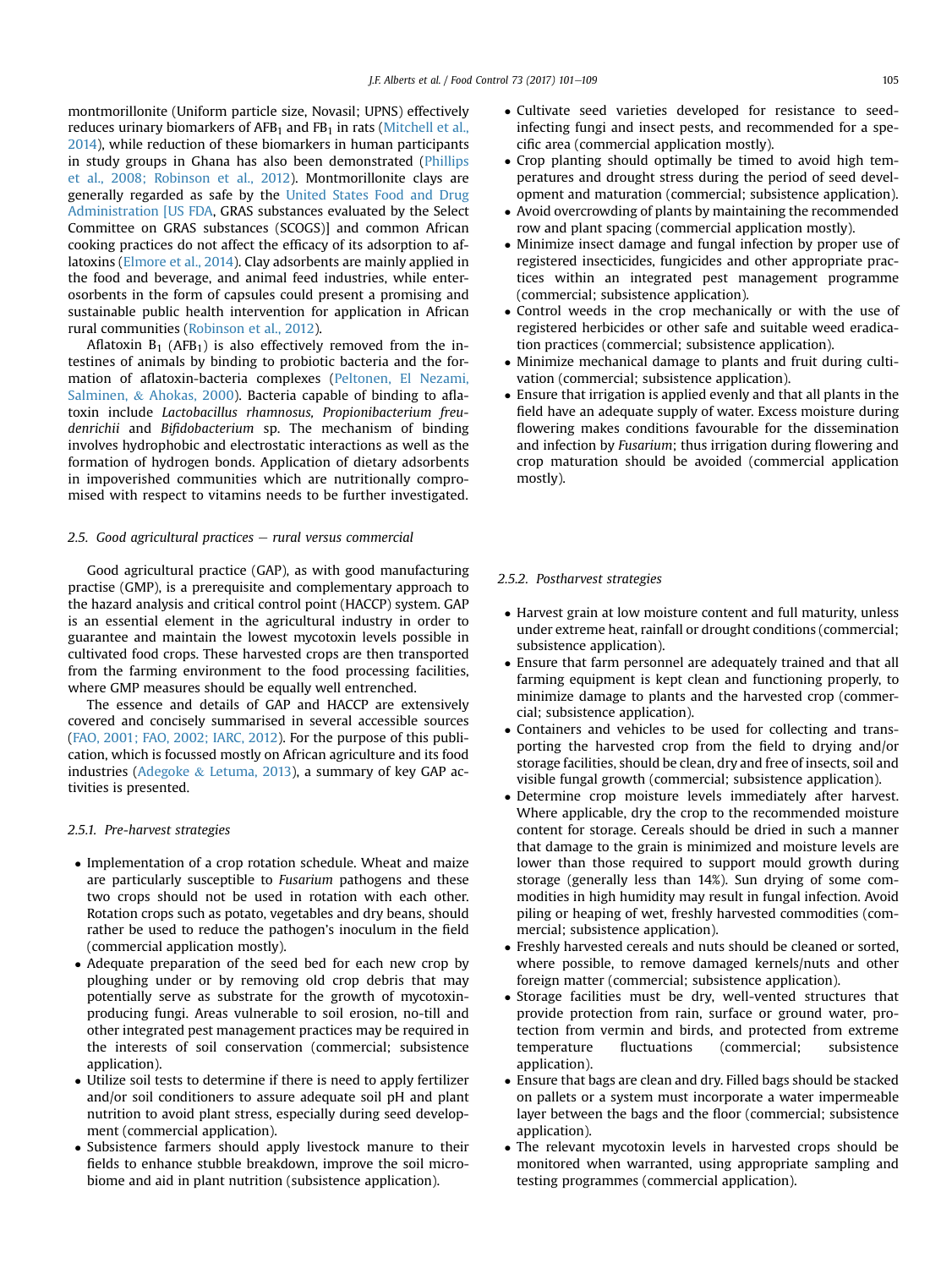#### 3. Community-based methods for mycotoxin reduction

# 3.1. Hand-sorting and washing of grains

In sub-Saharan Africa, 80% of farms are smallholdings that likewise provide subsistence crops to their households [\(Mboya](#page-8-0) & [Kolanisi, 2014](#page-8-0)). Hand-sorting or segregation of crops prior to storage or cooking, is a common practice in many African countries such as West Africa (Benin), Nigeria, Tanzania and Southern Africa ([Fandohan et al., 2005.](#page-7-0); [Afolabi, Bandyopadhyay, Leslie,](#page-6-0) & [Ekpo,](#page-6-0) [2006; Kimanya et al., 2008:](#page-6-0); [Van der Westhuizen et al., 2011,](#page-8-0) [2010; Matumba et al., 2015](#page-8-0)). Traditional food processing methods ideally form a sustainable, practical and inexpensive postharvest prevention strategy to reduce mycotoxin contamination and exposure. Several studies conducted in Africa among maizesubsistence farming communities indicated that the separation of visibly damaged (including broken), discoloured and obviously mouldy maize kernels from perceived good-for-eating kernels, decreased aflatoxin and fumonisin contamination levels. Compared to developed market economies utilising mechanical maize grain cleaners, with a reduction in aflatoxin and fumonisin levels of between 50 and 60% ([Malone, Richard, Romer, Johansson,](#page-7-0) & [Whitaker,](#page-7-0) [1998; Pacin](#page-7-0) & [Resnik, 2012\)](#page-7-0), hand-sorting proves to be just as effective. [Van der Westhuizen et al. \(2010; 2011\)](#page-8-0) developed and validated a simple and culturally acceptable hand-sorting and washing intervention method in a community-based study. An overall decrease of 84% in  $FB<sub>1</sub>$  was observed, resulting in a reduction of 62% in the probable daily intake and 52% urinary excretion of FB1. Effective separation of aflatoxin and fumonisin contaminated maize kernels from non-contaminated kernels, based on differences in density, can also be achieved through floating in water; 30% sucrose; or saturated sodium chloride solutions ([Grenier,](#page-7-0) [Loureiro-Bracarense, Leslie,](#page-7-0) & [Oswald, 2014\)](#page-7-0). The fate of rejected food is however a concern, as it might still be consumed by humans in times of food insecurity [\(IARC, 2015; Johnson, Atherstone,](#page-7-0) & [Grace, 2015\)](#page-7-0). Normally rejected food is used either as animal feed or in some circumstances for the preparation of traditional beer ([Shephard et al., 2005](#page-8-0)).

#### 3.2. Winnowing, shelling, dehulling and milling

Important postharvest practices include shelling, winnowing, dehulling and milling of maize. Shelling consists of the removal of the maize kernels from the cob and winnowing is a chaff-removal step to clean the kernels. Dehulling and milling removes parts of the kernel itself, with dehulling the pericarb (outer layers) and during milling the outer layers, hull, pericarp (bran), germ and tip cap are removed to expose the endosperm. In many African cultures such as in West and South Africa, these physical processes are traditionally conducted by women by hand, using mortar and pestle, grinding rocks and/or wooden sticks to stamp the maize ([Abass et al., 2014; Fandohan et al., 2006; Grobbelaar](#page-6-0) & [Bateman,](#page-6-0) [1991; Rose, 1972](#page-6-0)). In some areas mechanical dehulling and milling technologies are available ([Abass et al., 2014](#page-6-0)). In a study conducted in Benin, West Africa, the cumulative use of sorting, winnowing, washing crushing and dehulling of maize resulted in a reduction of between 30 and 40% in aflatoxin and fumonisin levels ([Fandohan et al., 2005](#page-7-0)). The efficacy of dehulling and milling to reduce mycotoxin levels are related to the higher susceptibility of the outer layers (hull, germ and pericarp) of the maize kernels to fungal colonisation and mycotoxin production and the physical removal of these [\(Brera, Debegnach, Grossi,](#page-6-0) & [Miraglia, 2004;](#page-6-0) [Bullerman](#page-6-0) & [Bianchini, 2007; Burger et al., 2013; Kent](#page-6-0) & [Evers,](#page-6-0) [1994; Scudamore, Banks,](#page-6-0) & [MacDonald, 2003](#page-6-0)).

#### 4. Diet/crop diversification

Dietary diversification as a strategy to reduce mycotoxin exposure is focused on the quality of food, its micronutrient sufficiency and available energy ([Arimond](#page-6-0) & [Ruel, 2004; Hoddinott](#page-6-0) & [Yohannes, 2002; Moursi et al., 2008\)](#page-6-0). Whether this dietary strategy can be grouped under community-based methods to reduce mycotoxin exposure in Sub-Saharan Africa is a contested matter, although improving food preferences in any population is known to have a wholesome effect on both nutritional and health issues [\(FAO,](#page-7-0) [1997,](#page-7-0) Chap. 5; [Ruel, 2003; Frison, Smith, Johns, Cherfas,](#page-8-0) & [Eyzaguirre, 2006; Lovo](#page-8-0) & [Veronesi, 2015; Wu, Mitchell, Male,](#page-8-0) & [Kensler, 2014b\)](#page-8-0). The main threat to diet diversity, excluding important environmental factors, comes from food insecurity, cultural traditions and poverty facing in Sub-Saharan Africa ([Mugendi Njeru, 2013](#page-8-0)). However, in countries such as China where agricultural reform was introduced in the 1980's, the trading of other crops besides maize and the inclusion of other crops (such as rice) and foods in the population diet, reduced aflatoxin exposure and liver cancer mortality ([Chen et al., 2013; Lin, 1992\)](#page-7-0). The challenges associated with introducing diet diversity as a part of public health policy in most developing countries will be enormous when considering the scarcity of food and unfavourable climate changes. Therefore, despite strong evidence of improvement of health, dietary diversification as an intervention strategy is faced with major challenges with respect to the practical implementation in poor subsistent mono-cereal diet populations [\(IARC, 2015](#page-7-0)).

Crop diversification is a known agricultural strategy and perceived as a "risk coping" practice by farmers during inadequate climate conditions [\(Di Falco](#page-7-0) & [Veronesi, 2013; Seo](#page-7-0) & [Mendelsohn,](#page-7-0) [2008; Wang, Mendelsohn, Dinar,](#page-7-0) & [Huang, 2010](#page-7-0)). Insufficient crop diversification practices are also linked to a lack of dietary diversity [\(Arimond](#page-6-0) & [Ruel, 2004](#page-6-0)). The impact of crop diversification on child growth, utilising dietary survey data from Tanzania (Tanzania National Panel Survey) have shown a positive and significant impact on child nutritional status, particularly for girls, as well as on child height ([Lovo](#page-7-0) & [Veronesi, 2015](#page-7-0)).

# 5. Biomarkers of exposure  $-$  measurement of human exposure to mycotoxins

The quantitative measurement of human exposure to mycotoxins is challenging. Yet the development and implementation of the reduction methods described in this manuscript need to be assessed and verified by suitable analytical methods. Intake of mycotoxins via the diet is a function of both the contamination level of the food and the quantities consumed. The nonhomogeneous distribution of mycotoxins in food is a source of experimental error, especially in analyzing individual raw food components. Although this can be minimized by duplicate diet analysis, in dishes other than simple cereal porridges, the diversity of ingredients in a prepared food dish can give rise to analytical problems caused by dilution of the contaminant and from analytical recovery from complex food matrices. This is further complicated by possible mycotoxin-food component interactions and any mycotoxin loss that may occur during food preparation. In certain foods the presence of modified or "masked" mycotoxins, which are not detected in traditional analytical methods and whose fate after ingestion is unclear, adds to the uncertainty of actual exposure (Dall'[Asta](#page-7-0) & [Berthiller, 2015\)](#page-7-0). Similarly, the measurement of food intake by traditional methods such as food frequency questionnaires and 24-h recalls is subject to various biases. For these reasons, the development of a biological marker (biomarker) of exposure to a specific mycotoxin provides a single measurement that represents mycotoxin exposure from all intake sources and can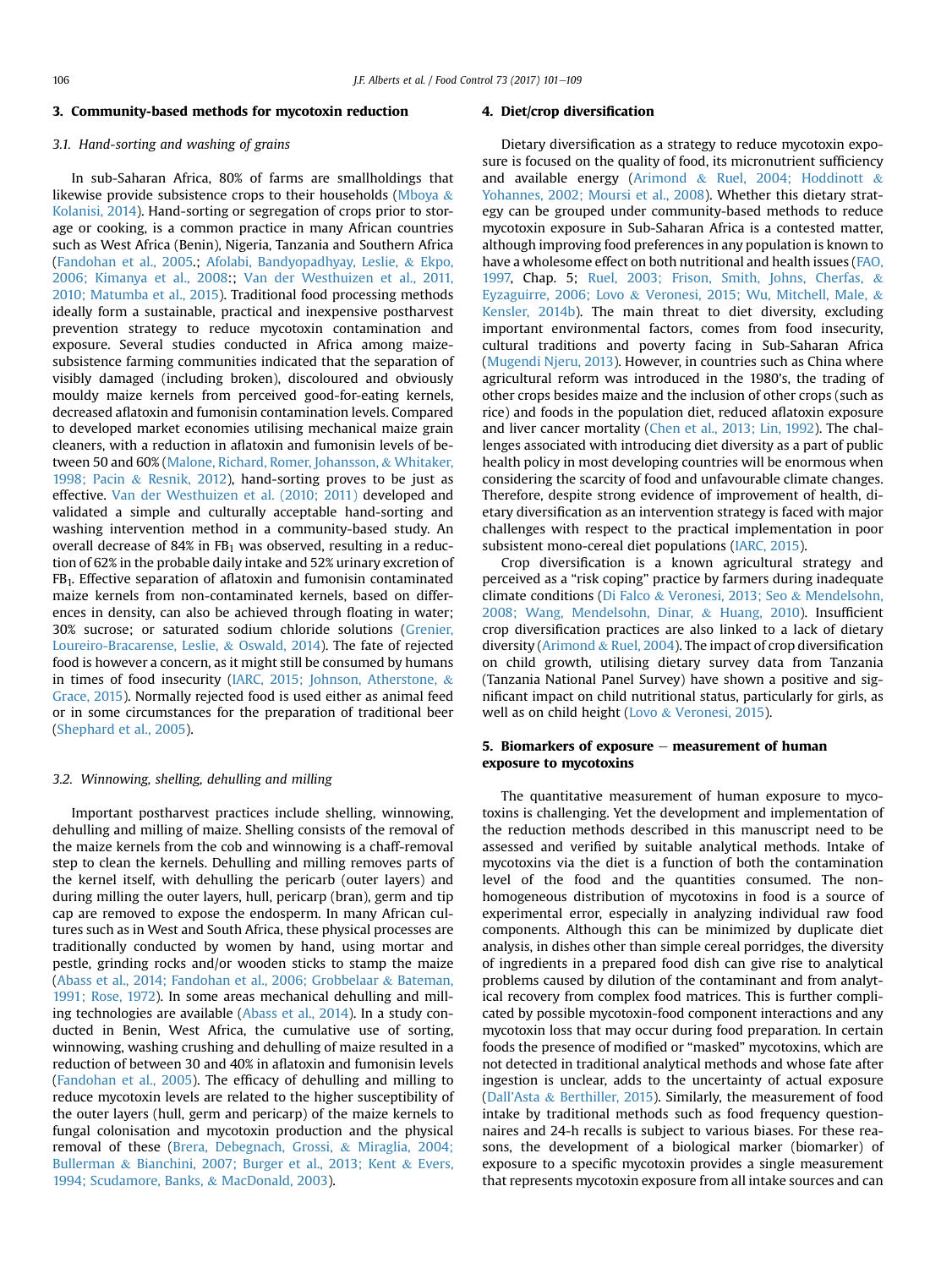<span id="page-6-0"></span>be related to health impacts [\(Paustenbach](#page-8-0) & [Galbraith, 2006\)](#page-8-0). Such a measure circumvents problems in assessing contaminant levels in foods consumed and individual food intakes. In addition, it accounts for mycotoxin loss during food preparation for individual variation in mycotoxin absorption from the gut and, ideally, for differences in physiological responses of consumers. It can also take into account all forms of the mycotoxin ingested and available for absorption, including modified or masked forms now known to be present in addition to the basic toxin.

To date, the development of biomarkers has been most successfully pursued for aflatoxin. AFM<sub>1</sub> (a hydroxylated AFB<sub>1</sub> metabolite) in urine, the aflatoxin-N7-guanine adduct in urine and the  $AFB<sub>1</sub>$ -albumin adduct in blood plasma have all found application in linking aflatoxin exposure to adverse health outcomes such as primary liver cancer and early childhood stunting ([Kensler,](#page-7-0) [Roebuck, Wogan,](#page-7-0) & [Groopman, 2011\)](#page-7-0). Of these three measures, the urinary biomarkers represent relatively recent intake, whereas, due to the long half-life of albumin, this biomarker represents moderate to long term exposure of several months. A successful intervention study in West Africa, which reduced aflatoxin exposure by introducing a package of drying and storage measures in subsistence farming villages, was monitored using an aflatoxin biomarker [\(Turner et al., 2005\)](#page-8-0).

Initial attempts to develop a  $FB<sub>1</sub>$  biomarker involved analysis of sphingoid bases in plasma or urine, or alternatively measurements of  $FB<sub>1</sub>$  in faeces and hair [\(Shephard, van der Westhuizen,](#page-8-0) & [Sewram,](#page-8-0)  $2007$ ). These have been supplanted by measurement of urinary FB<sub>1</sub>, which was shown to be correlated with tortilla consumption in a study in Mexico ([Gong et al., 2008](#page-7-0)). Subsequently, urinary  $FB<sub>1</sub>$  has been used to validate an intervention method to reduce fumonisin exposure in a rural population by a culturally acceptable maize sorting and washing technique ([Van der Westhuizen et al., 2011\)](#page-8-0). Although these biomarkers can be determined individually, recent advances in HPLC-MS enables the urinary biomarkers to be analyzed by multi-mycotoxin methodology, which can also include urinary markers for exposure to other mycotoxins such as deoxynivalenol, ochratoxin A and zearalenone [\(Shephard et al., 2013\)](#page-8-0).

### 6. Conclusions

Challenges regarding the integration of technological and community-based mycotoxin reduction strategies into remote rural subsistence farming communities include the availability of maize (food insecurity); the traditional use of mouldy maize (beer-making, specific maize-based dishes or animal feed); cultural beliefs and practices; education level; and the socioeconomic status of the specific population ([Fandohan et al., 2005; Kimanya et al., 2008\)](#page-7-0). Therefore, a partnership between researchers, funders, agricultural- and public health stakeholders will be necessary to drive the implementation and sustainability of mycotoxin reduction strategies in low-income maize-subsistence farming countries. Superimposed on this are differences that exist in mycotoxin regulations on maximum levels that determine the international trade of major food commodities which could be detrimental to the health of people residing in low-income countries. Apart from this, there is also a lack of scientific field testing, validation and continued monitoring of compliancy regarding mycotoxin reduction strategies in developing countries that hinders large-scale implementation and integration into health policy. Country-specific data on exposure to mycotoxins are lacking in developing countries, due to a lack of resources and sophisticated analytical techniques and large differences that exist in the quality and quantity of surveillance data generated by laboratories in developed countries and developing countries [\(IARC, 2015](#page-7-0)). To ensure local sustainability of interventions, continued interaction and education of local stakeholders such as agricultural extension officers, health- and community workers and traditional leadership will be critical. The lack of effective and sustained awareness and education of the threat of mycotoxins to human health in high-risk areas in sub-Saharan Africa will hinder any reduction strategy.

#### Acknowledgements

The authors thank the South African Maize Trust for their financial support of research on methods to reduce mycotoxin exposure in humans and animals.

#### References

- [Abass, A. B., Ndunguru, G., Mamiro, P., Alenkhe, B., Mlingi, N., & Bekunda, M. \(2014\).](http://refhub.elsevier.com/S0956-7135(16)30263-8/sref1) [Post-harvest food losses in a maize-based farming system of semi-arid](http://refhub.elsevier.com/S0956-7135(16)30263-8/sref1) savannah area of Tanzania. [Journal of Stored Products Research, 57](http://refhub.elsevier.com/S0956-7135(16)30263-8/sref1), 49-[57.](http://refhub.elsevier.com/S0956-7135(16)30263-8/sref1)
- [Abbas, H. K., Bellaloui, N., & Bruns, H. A. \(2016\). Investigating transgenic corn hy](http://refhub.elsevier.com/S0956-7135(16)30263-8/sref2)[brids as a method for mycotoxin control.](http://refhub.elsevier.com/S0956-7135(16)30263-8/sref2) Journal of Food and Nutrition Sciences,  $7,44-54.$  $7,44-54.$
- [Abbas, H. K., Zablotowicz, R. M., Weaver, M. A., Shier, W. T., Bruns, H. A., Bellaloui, N.,](http://refhub.elsevier.com/S0956-7135(16)30263-8/sref3) et al. (2013). Implications of Bt [traits on mycotoxin contamination in maize:](http://refhub.elsevier.com/S0956-7135(16)30263-8/sref3) [overview and recent experimental results in Southern United States.](http://refhub.elsevier.com/S0956-7135(16)30263-8/sref3) Journal of [Agricultural and Food Chemistry, 61](http://refhub.elsevier.com/S0956-7135(16)30263-8/sref3), 11759-[11770.](http://refhub.elsevier.com/S0956-7135(16)30263-8/sref3)
- [Adegoke, G. O., & Letuma, P. \(2013\). Strategies for the prevention and reduction of](http://refhub.elsevier.com/S0956-7135(16)30263-8/sref126) [mycotoxins in developing countries. In H. A. Makun \(Ed.\),](http://refhub.elsevier.com/S0956-7135(16)30263-8/sref126) Mycotoxin and food [safety in developing countries](http://refhub.elsevier.com/S0956-7135(16)30263-8/sref126) (pp. 123-[136\). Croatia: InTech.](http://refhub.elsevier.com/S0956-7135(16)30263-8/sref126)
- [Afolabi, C. G., Bandyopadhyay, R., Leslie, J. F., & Ekpo, E. J. \(2006\). Effect of sorting on](http://refhub.elsevier.com/S0956-7135(16)30263-8/sref4) [incidence and occurrence of fumonisins and](http://refhub.elsevier.com/S0956-7135(16)30263-8/sref4) Fusarium verticillioides on maize from Nigeria. [Journal of Food Protection, 69](http://refhub.elsevier.com/S0956-7135(16)30263-8/sref4), 2019-[2023](http://refhub.elsevier.com/S0956-7135(16)30263-8/sref4).
- [Alberts, J. F., Engelbrecht, Y., Steyn, P. S., Holtzapfel, W. H., & van Zyl, W. H. \(2006\).](http://refhub.elsevier.com/S0956-7135(16)30263-8/sref5) [Biological degradation of a](http://refhub.elsevier.com/S0956-7135(16)30263-8/sref5)flatoxin  $B_1$  by [Rhodococcus erythropolis](http://refhub.elsevier.com/S0956-7135(16)30263-8/sref5) cultures. In[ternational Journal of Food Microbiology, 109](http://refhub.elsevier.com/S0956-7135(16)30263-8/sref5), 121-[126.](http://refhub.elsevier.com/S0956-7135(16)30263-8/sref5)
- [Alberts, J. F., Gelderblom, W. C., Botha, A., & van Zyl, W. H. \(2009\). Degradation of](http://refhub.elsevier.com/S0956-7135(16)30263-8/sref6) aflatoxin  $B_1$  by fungal laccase enzymes. [International Journal of Food Microbi](http://refhub.elsevier.com/S0956-7135(16)30263-8/sref6)[ology, 35](http://refhub.elsevier.com/S0956-7135(16)30263-8/sref6), 47-[52](http://refhub.elsevier.com/S0956-7135(16)30263-8/sref6).
- [Aly, S. E., Abdel-Galil, M. M., & Abdel-Wahhab, M. A. \(2004\). Application of adsor](http://refhub.elsevier.com/S0956-7135(16)30263-8/sref7)[bent agents technology in the removal of a](http://refhub.elsevier.com/S0956-7135(16)30263-8/sref7)flatoxin  $B_1$  and fumonisin  $B_1$  [from](http://refhub.elsevier.com/S0956-7135(16)30263-8/sref7) malt extract. [Food and Chemical Toxicology, 42](http://refhub.elsevier.com/S0956-7135(16)30263-8/sref7), 1825-[1831.](http://refhub.elsevier.com/S0956-7135(16)30263-8/sref7)
- [Arimond, M., & Ruel, M. T. \(2004\). Dietary diversity is associated with child nutri](http://refhub.elsevier.com/S0956-7135(16)30263-8/sref8)[tional status: evidence from 11 Demographic and Health Surveys.](http://refhub.elsevier.com/S0956-7135(16)30263-8/sref8) Journal of [Nutrition, 134](http://refhub.elsevier.com/S0956-7135(16)30263-8/sref8), 2579-[2585.](http://refhub.elsevier.com/S0956-7135(16)30263-8/sref8)
- [Bacon, C. W., Yates, I. E., Hinton, D. M., & Meredith, F. \(2001\). Biological control of](http://refhub.elsevier.com/S0956-7135(16)30263-8/sref9) Fusarium moniliforme in maize. [Environmental Health Perspectives, 109](http://refhub.elsevier.com/S0956-7135(16)30263-8/sref9), [325](http://refhub.elsevier.com/S0956-7135(16)30263-8/sref9)e[332](http://refhub.elsevier.com/S0956-7135(16)30263-8/sref9).
- Bandyopadhyay, R. (2010). Aflatoxins  $-$  the invisible threat in foods and feeds. SP-IPM Technical Innovation Brief No. 6. SP-IPM Secretariat. Ibadan, Nigeria: IITA [http://](http://www.spipm.cgiar.org/c/document_library/get_file?p_l_id=17830&folderId=18484&name=DLFE-1336.pdf) [www.spipm.cgiar.org/c/document\\_library/get\\_](http://www.spipm.cgiar.org/c/document_library/get_file?p_l_id=17830&folderId=18484&name=DLFE-1336.pdf)file?p\_l\_
- [id](http://www.spipm.cgiar.org/c/document_library/get_file?p_l_id=17830&folderId=18484&name=DLFE-1336.pdf)=[17830](http://www.spipm.cgiar.org/c/document_library/get_file?p_l_id=17830&folderId=18484&name=DLFE-1336.pdf)&[folderId](http://www.spipm.cgiar.org/c/document_library/get_file?p_l_id=17830&folderId=18484&name=DLFE-1336.pdf)=[18484](http://www.spipm.cgiar.org/c/document_library/get_file?p_l_id=17830&folderId=18484&name=DLFE-1336.pdf)&[name](http://www.spipm.cgiar.org/c/document_library/get_file?p_l_id=17830&folderId=18484&name=DLFE-1336.pdf)=[DLFE-1336.pdf](http://www.spipm.cgiar.org/c/document_library/get_file?p_l_id=17830&folderId=18484&name=DLFE-1336.pdf) (Accessed 16 February 2016).
- [Bhatnagar, D., Rajasekaran, K., Payne, G. A., Brown, R. L., Yu, J., & Cleveland, T. E.](http://refhub.elsevier.com/S0956-7135(16)30263-8/sref11) (2008). The "omics" [tools; genomics, proteomics, metabolomics and their po](http://refhub.elsevier.com/S0956-7135(16)30263-8/sref11)tential for solving the afl[atoxin contamination problem.](http://refhub.elsevier.com/S0956-7135(16)30263-8/sref11) World Mycotoxin Journal,  $1, 3-12$  $1, 3-12$ .
- [Blackwell, B. A., Gilliam, J. T., Savard, M. E., Miller, D., & Duvick, J. P. \(1999\). Oxidative](http://refhub.elsevier.com/S0956-7135(16)30263-8/sref12) deamination of hydrolysed fumonisin  $B_1$  (AP<sub>1</sub>) by cultures of Exophiala spini-fera. [Natural Toxins, 7](http://refhub.elsevier.com/S0956-7135(16)30263-8/sref12), 31-[38](http://refhub.elsevier.com/S0956-7135(16)30263-8/sref12).
- [Bock, C. H., & Cotty, P. J. \(1999\). Wheat seed colonized with atoxigenic](http://refhub.elsevier.com/S0956-7135(16)30263-8/sref13) Aspergillus flavus[: characterization and production of a biopesticide for a](http://refhub.elsevier.com/S0956-7135(16)30263-8/sref13)flatoxin control. [Biocontrol Science and Technology, 9](http://refhub.elsevier.com/S0956-7135(16)30263-8/sref13), 529-[543.](http://refhub.elsevier.com/S0956-7135(16)30263-8/sref13)
- [Brera, C., Debegnach, F., Grossi, S., & Miraglia, M. \(2004\). Effect of industrial pro](http://refhub.elsevier.com/S0956-7135(16)30263-8/sref14)cessing on the distribution of fumonisin  $B_1$  [in dry milling corn fractions.](http://refhub.elsevier.com/S0956-7135(16)30263-8/sref14) Journal [of Food Protection, 67](http://refhub.elsevier.com/S0956-7135(16)30263-8/sref14), 1261-[1266](http://refhub.elsevier.com/S0956-7135(16)30263-8/sref14).
- [Brown, D. W., Butchko, R. A. E., & Proctor, R. H. \(2006\).](http://refhub.elsevier.com/S0956-7135(16)30263-8/sref15) Fusarium genomic resources: [tools to limit crop diseases and mycotoxin contamination.](http://refhub.elsevier.com/S0956-7135(16)30263-8/sref15) Mycopathologia, 162,  $191 - 199.$  $191 - 199.$  $191 - 199.$
- [Bullerman, L. B., & Bianchini, A. \(2007\). Stability of mycotoxins during food pro-](http://refhub.elsevier.com/S0956-7135(16)30263-8/sref16)cessing. [International Journal of Food Microbiology, 119](http://refhub.elsevier.com/S0956-7135(16)30263-8/sref16), 140-[146.](http://refhub.elsevier.com/S0956-7135(16)30263-8/sref16)
- [Burger, H.-M., Lombard, M. J., Shephard, G. S., Danster-Christians, N., &](http://refhub.elsevier.com/S0956-7135(16)30263-8/sref17) [Gelderblom, W. C. A. \(2014\). Development and evaluation of a sensitive](http://refhub.elsevier.com/S0956-7135(16)30263-8/sref17) [mycotoxin risk assessment model \(MYCORAM\).](http://refhub.elsevier.com/S0956-7135(16)30263-8/sref17) Toxicological Sciences, 141, [387](http://refhub.elsevier.com/S0956-7135(16)30263-8/sref17)-397
- [Burger, H.-M., Lombard, M. J., Shephard, G. S., Rheeder, J. P., Van der Westhuizen, L.,](http://refhub.elsevier.com/S0956-7135(16)30263-8/sref18) [& Gelderblom, W. C. A. \(2010\). Dietary fumonisin exposure in a rural population](http://refhub.elsevier.com/S0956-7135(16)30263-8/sref18) of South Africa. [Food and Chemical Toxicology, 48](http://refhub.elsevier.com/S0956-7135(16)30263-8/sref18), 2103-[2108](http://refhub.elsevier.com/S0956-7135(16)30263-8/sref18).
- [Burger, H.-M., Shephard, G. S., Louw, W., Rheeder, J. P., & Gelderblom, W. C. A.](http://refhub.elsevier.com/S0956-7135(16)30263-8/sref19) [\(2013\). The mycotoxin distribution in maize milling fractions under experi-](http://refhub.elsevier.com/S0956-7135(16)30263-8/sref19)mental conditions. [International Journal of Food Microbiology, 165](http://refhub.elsevier.com/S0956-7135(16)30263-8/sref19), 57-[64](http://refhub.elsevier.com/S0956-7135(16)30263-8/sref19).
- [Calistru, C., McLean, M., & Berjak, P. \(1997\).](http://refhub.elsevier.com/S0956-7135(16)30263-8/sref20) In vitro studies on the potential for biological control of Aspergillus flavus and [Fusarium moniliforme](http://refhub.elsevier.com/S0956-7135(16)30263-8/sref20) by Trichoderma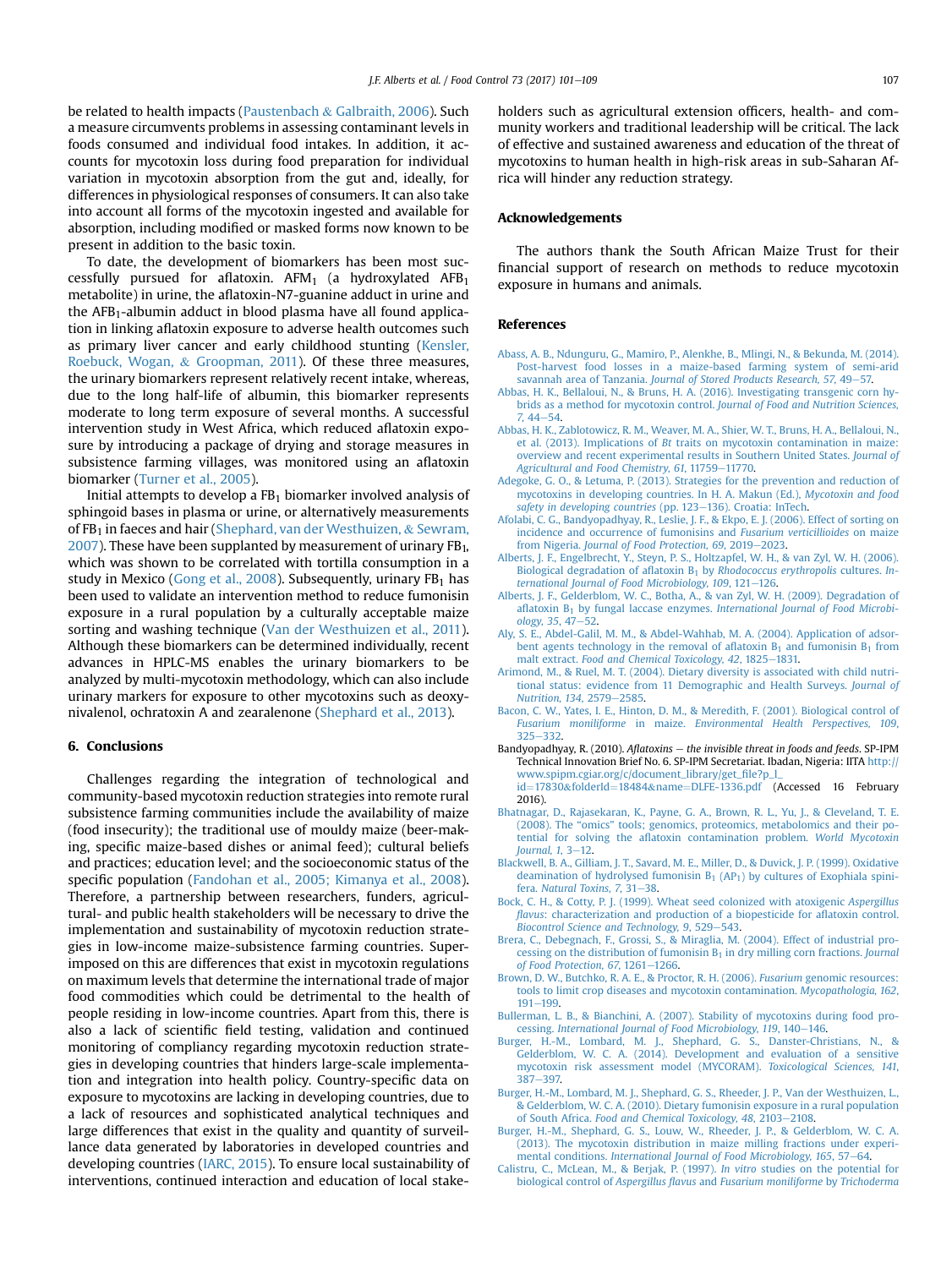<span id="page-7-0"></span>[species: a study of the production of extracellular metabolites by](http://refhub.elsevier.com/S0956-7135(16)30263-8/sref20) Trichoderma species. [Mycopathologia, 137](http://refhub.elsevier.com/S0956-7135(16)30263-8/sref20), 115-[124.](http://refhub.elsevier.com/S0956-7135(16)30263-8/sref20)

- Cavaglieri, L. R., Andrés, L., Ibáñ[ez, M., & Etcheverry, M. G. \(2005\). Rhizobacteria and](http://refhub.elsevier.com/S0956-7135(16)30263-8/sref21) their potential to control Fusarium verticillioides[: effect of maize bacterisation](http://refhub.elsevier.com/S0956-7135(16)30263-8/sref21) and inoculum density. A. van Leeuw. [Journal of Microbiology, 87](http://refhub.elsevier.com/S0956-7135(16)30263-8/sref21), 179–[187.](http://refhub.elsevier.com/S0956-7135(16)30263-8/sref21)
- [Cavaglieri, L., Orlando, J., & Etcheverry, M. \(2005\).](http://refhub.elsevier.com/S0956-7135(16)30263-8/sref22) In vitro influence of bacterial mixtures on *Fusarium verticillioides* growth and fumonisin  $B_1$  [production: effect](http://refhub.elsevier.com/S0956-7135(16)30263-8/sref22) [of seeds treatment on maize root colonization.](http://refhub.elsevier.com/S0956-7135(16)30263-8/sref22) Letters in Applied Microbiology, 41[, 390](http://refhub.elsevier.com/S0956-7135(16)30263-8/sref22)-396
- [Cavaglieri, L., Orlando, J., Rodríguez, M. I., Chulze, S., & Etcheverry, M. \(2005\).](http://refhub.elsevier.com/S0956-7135(16)30263-8/sref23) Biocontrol of Bacillus subtilis against [Fusarium verticillioides in vitro](http://refhub.elsevier.com/S0956-7135(16)30263-8/sref23) and at the maize root level. [Research in Microbiology, 156](http://refhub.elsevier.com/S0956-7135(16)30263-8/sref23), 748–[754.](http://refhub.elsevier.com/S0956-7135(16)30263-8/sref23)
- [Chaurasia, H. K. \(1995\). Kernel infection and a](http://refhub.elsevier.com/S0956-7135(16)30263-8/sref24)flatoxin production in peanut (Arachis hypogaea L) by Aspergillus flavus [in presence of geocarpospheric bacteria.](http://refhub.elsevier.com/S0956-7135(16)30263-8/sref24) [Journal of Food Science Technology, 32](http://refhub.elsevier.com/S0956-7135(16)30263-8/sref24), 459-[464.](http://refhub.elsevier.com/S0956-7135(16)30263-8/sref24)
- [Chen, J. G., Egner, P. A., Ng, D., Jacobson, L. P., Munoz, A., Zhu, Y. R., et al. \(2013\).](http://refhub.elsevier.com/S0956-7135(16)30263-8/sref25) ~ Reduced afl[atoxin exposure presages decline in liver cancer mortality in an](http://refhub.elsevier.com/S0956-7135(16)30263-8/sref25) [endemic region of China.](http://refhub.elsevier.com/S0956-7135(16)30263-8/sref25) Cancer Prevention Res., 6, 1038-[1045](http://refhub.elsevier.com/S0956-7135(16)30263-8/sref25).
- [Ciegler, A., Lillehoj, E. B., Peterson, R. E., & Hall, H. H. \(1996\). Microbial detoxi](http://refhub.elsevier.com/S0956-7135(16)30263-8/sref26)fication of aflatoxin. [Applied Microbiology, 14](http://refhub.elsevier.com/S0956-7135(16)30263-8/sref26), 934–[939](http://refhub.elsevier.com/S0956-7135(16)30263-8/sref26).
- [Cleveland, T. E., Dowd, P. F., Desjardins, A. E., Bhatnagar, D., & Cotty, P. J. \(2003\).](http://refhub.elsevier.com/S0956-7135(16)30263-8/sref27) [United States Department of Agriculture](http://refhub.elsevier.com/S0956-7135(16)30263-8/sref27) - [agricultural research service](http://refhub.elsevier.com/S0956-7135(16)30263-8/sref27) [research on pre-harvest prevention of mycotoxins and mycotoxigenic fungi in](http://refhub.elsevier.com/S0956-7135(16)30263-8/sref27) US crops. [Pest Management Science, 59](http://refhub.elsevier.com/S0956-7135(16)30263-8/sref27), 629-[642](http://refhub.elsevier.com/S0956-7135(16)30263-8/sref27).
- Dall'[Asta, C., & Berthiller, F. \(Eds.\). \(2015\).](http://refhub.elsevier.com/S0956-7135(16)30263-8/sref28) Masked mycotoxins in food. Cambridge, [UK: Royal Society of Chemistry Publishing.](http://refhub.elsevier.com/S0956-7135(16)30263-8/sref28)
- [De la Campa, R., Hooker, D. C., Miller, J. D., Schaafsma, A. W., & Hammond, B. G.](http://refhub.elsevier.com/S0956-7135(16)30263-8/sref29) [\(2005\). Modeling effects of environmental, insect damage, and](http://refhub.elsevier.com/S0956-7135(16)30263-8/sref29) Bt genotypes on [fumonisin accumulation in maize in Argentina and the Philippines.](http://refhub.elsevier.com/S0956-7135(16)30263-8/sref29) Mycopa[thologia, 159](http://refhub.elsevier.com/S0956-7135(16)30263-8/sref29), 539-[552.](http://refhub.elsevier.com/S0956-7135(16)30263-8/sref29)
- [Desjardins, A. E., & Proctor, R. H. \(2007\). Molecular biology of](http://refhub.elsevier.com/S0956-7135(16)30263-8/sref30) Fusarium mycotoxins. [International Journal of Food Microbiology, 119](http://refhub.elsevier.com/S0956-7135(16)30263-8/sref30), 47-[50](http://refhub.elsevier.com/S0956-7135(16)30263-8/sref30).
- [Di Falco, S., & Veronesi, M. \(2013\). How African agriculture can adapt to climate](http://refhub.elsevier.com/S0956-7135(16)30263-8/sref31) [change? A counterfactual analysis from Ethiopia.](http://refhub.elsevier.com/S0956-7135(16)30263-8/sref31) Land Economics, 89, 743-[766](http://refhub.elsevier.com/S0956-7135(16)30263-8/sref31).
- [Duvick, J. \(2001\). Prospects for reducing fumonisin contamination of maize through](http://refhub.elsevier.com/S0956-7135(16)30263-8/sref32) genetic modification. [Environmental Health Perspectives, 109](http://refhub.elsevier.com/S0956-7135(16)30263-8/sref32), 337-[342.](http://refhub.elsevier.com/S0956-7135(16)30263-8/sref32)
- Duvick J., Maddox J.. & Gilliam J.. (2003). Composition and methods for fumonisin detoxification. U.S. Patent No 6,538,177 B1. Washington, DC: U.S. Patent and Trademark Office.
- [Duvick, J., Rood, T., Maddox, J., & Gilliam, J. \(1998a\).](http://refhub.elsevier.com/S0956-7135(16)30263-8/sref34) "Detoxification of mycotoxins in planta [as a strategy for improving grain quality and disease resistance: iden](http://refhub.elsevier.com/S0956-7135(16)30263-8/sref34)tifi[cation of fumonisin-degrading microbes from maize](http://refhub.elsevier.com/S0956-7135(16)30263-8/sref34)". In K. Kohmoto, & O. C. Yoder (Eds.), [Molecular genetics of host-speci](http://refhub.elsevier.com/S0956-7135(16)30263-8/sref34)fic toxins in plant disease, de[velopments in plant pathology, 13](http://refhub.elsevier.com/S0956-7135(16)30263-8/sref34) pp. 369-[381\). Springer International Pub](http://refhub.elsevier.com/S0956-7135(16)30263-8/sref34)[lishing AG](http://refhub.elsevier.com/S0956-7135(16)30263-8/sref34).
- Duvick J., Rood T.. & Wang X.. (1998b). Fumonisin detoxification enzymes. U.S. Patent No 5,716,820. Washington, DC: U.S. Patent and Trademark Office.
- [Ehrlich, K. C. \(2014\). Non-a](http://refhub.elsevier.com/S0956-7135(16)30263-8/sref36)flatoxigenic Aspergillus flavus to prevent aflatoxin [contamination in crops: advantages and limitations.](http://refhub.elsevier.com/S0956-7135(16)30263-8/sref36) Frontiers in Microbiology, 5,  $25 - 33$  $25 - 33$
- Elmore, S. E., Mitchell, N., Mays, T., Brown, K., Marroquin-Cardona, A., Romoser, A., et al. (2014). Common African cooking processes do not affect the aflatoxin binding efficacy of refined calcium montmorillonite clay. Food Control. [http://](http://dx.doi.org/10.1016/j.foodcont.2013.08.037) [dx.doi.org/10.1016/j.foodcont.2013.08.037.](http://dx.doi.org/10.1016/j.foodcont.2013.08.037)
- [Ezekiel, C. N., Warth, B., Ogara, I. M., Abia, W. A., Ezekiel, V. C., Atehnkeng, J., et al.](http://refhub.elsevier.com/S0956-7135(16)30263-8/sref38) [\(2014\). Mycotoxin exposure in rural residents in northern Nigeria: a pilot study](http://refhub.elsevier.com/S0956-7135(16)30263-8/sref38) [using multi-urinary biomarkers.](http://refhub.elsevier.com/S0956-7135(16)30263-8/sref38) Environment International, 66, 138-[145](http://refhub.elsevier.com/S0956-7135(16)30263-8/sref38).
- [Fandohan, P., Ahouansou, R., Houssou, P., Hell, K., Marasas, W. F. O., &](http://refhub.elsevier.com/S0956-7135(16)30263-8/sref39) Wingfi[eld, M. J. \(2006\). Impact of mechanical shelling and dehulling on Fusa](http://refhub.elsevier.com/S0956-7135(16)30263-8/sref39)[rium infection and fumonisin contamination in maize.](http://refhub.elsevier.com/S0956-7135(16)30263-8/sref39) Food Additives and [Contaminants, 23](http://refhub.elsevier.com/S0956-7135(16)30263-8/sref39), 415-[421.](http://refhub.elsevier.com/S0956-7135(16)30263-8/sref39)
- [Fandohan, P., Zoumenou, D., Hounhouigan, D. J., Marasas, W. F., Wing](http://refhub.elsevier.com/S0956-7135(16)30263-8/sref40)field, M. J., & Hell, K. (2005). Fate of afl[atoxins and fumonisins during the processing of maize](http://refhub.elsevier.com/S0956-7135(16)30263-8/sref40) into food products in Benin. [International Journal of Food Microbiology, 98](http://refhub.elsevier.com/S0956-7135(16)30263-8/sref40),  $249 - 259.$  $249 - 259.$  $249 - 259.$
- [Fanelli, F., Iversen, A., Logrieco, A. F., & Mul](http://refhub.elsevier.com/S0956-7135(16)30263-8/sref41)e[, G. \(2013\). Relationship between](http://refhub.elsevier.com/S0956-7135(16)30263-8/sref41) [fumonisin production and](http://refhub.elsevier.com/S0956-7135(16)30263-8/sref41) FUM gene expression in Fusarium verticillioides under different environmental conditions. [Food Additive and Contaminants, 30](http://refhub.elsevier.com/S0956-7135(16)30263-8/sref41), [365](http://refhub.elsevier.com/S0956-7135(16)30263-8/sref41)e[371.](http://refhub.elsevier.com/S0956-7135(16)30263-8/sref41)
- [FAO. \(1997\). Promotion of food and dietary diversi](http://refhub.elsevier.com/S0956-7135(16)30263-8/sref42)fication strategies to enhance and sustain household food security. In [Food and nutrition for Africa: A resource book](http://refhub.elsevier.com/S0956-7135(16)30263-8/sref42) [for teachers of agriculture](http://refhub.elsevier.com/S0956-7135(16)30263-8/sref42). Food & [Agriculture Organization.](http://refhub.elsevier.com/S0956-7135(16)30263-8/sref42)
- FAO. (2001). [Manual on the application of the HACCP system in mycotoxin prevention](http://refhub.elsevier.com/S0956-7135(16)30263-8/sref43) and control[. FAO Food and Nutrition Paper No. 73, Rome.](http://refhub.elsevier.com/S0956-7135(16)30263-8/sref43)
- FAO. (2002). Guidelines for good agricultural practices. Rome: FAO. [http://www.fao.](http://www.fao.org/prods/gap/docs/pdf/guidelines_for_good_agricultural_practices.pdf) [org/prods/gap/docs/pdf/guidelines\\_for\\_good\\_agricultural\\_practices.pdf](http://www.fao.org/prods/gap/docs/pdf/guidelines_for_good_agricultural_practices.pdf) (Accessed February 2016).
- FAO. (2003). Worldwide regulations of mycotoxins in food and feed in 2003. In Nutrition divison. <http://www.fao.org/3/a-y5499e07.htm> (Accessed February 2016).
- FAO. (2014). Maximum levels of fumonsisin in maize and maize products. Codex Alimentarius Commission, Geneva [www.fao.org/news/story/en/item/238558/](http://www.fao.org/news/story/en/item/238558/icode/) [icode/](http://www.fao.org/news/story/en/item/238558/icode/) (Accessed 26 February 2016).
- Fischer, K., Van den Berg, J., & Mutengwa, C. (2015). Is Bt maize effective in improving South African smallholder agriculture? South African Journal of

Science, 111 (1/2) <http://dx.doi.org/10.17159/sajs.2015/a0092>.

- [Frison, E. A., Smith, I. F., Johns, T., Cherfas, J., & Eyzaguirre, P. B. \(2006\). Agricultural](http://refhub.elsevier.com/S0956-7135(16)30263-8/sref48) [biodiversity, nutrition, and health: making a difference to hunger and nutrition](http://refhub.elsevier.com/S0956-7135(16)30263-8/sref48) in the developing world. Food and Nutrition Bulletin,  $27, 167-179$ .
- [Ga](http://refhub.elsevier.com/S0956-7135(16)30263-8/sref49)s[o-Soka](http://refhub.elsevier.com/S0956-7135(16)30263-8/sref49)[c, D., Kova](http://refhub.elsevier.com/S0956-7135(16)30263-8/sref49)[c, S., & Josi](http://refhub.elsevier.com/S0956-7135(16)30263-8/sref49)c[, D. \(2010\). Application of proteomics in food](http://refhub.elsevier.com/S0956-7135(16)30263-8/sref49) [technology and food biotechnology: process development, quality control and](http://refhub.elsevier.com/S0956-7135(16)30263-8/sref49) product safety. [Food Technol. Biotech., 48](http://refhub.elsevier.com/S0956-7135(16)30263-8/sref49), 284-[295.](http://refhub.elsevier.com/S0956-7135(16)30263-8/sref49)
- [Gelderblom, W. C. A., Cawood, M. E., Snyman, S. D., Vleggaar, R., & Marasas, W. F. O.](http://refhub.elsevier.com/S0956-7135(16)30263-8/sref50) [\(1993\). Structure-activity relationships of fumonisins in short-term carcino-](http://refhub.elsevier.com/S0956-7135(16)30263-8/sref50)genesis and cytotoxicity assays. [Food and Chemical Toxicology, 31](http://refhub.elsevier.com/S0956-7135(16)30263-8/sref50), 407–[414.](http://refhub.elsevier.com/S0956-7135(16)30263-8/sref50)
- [Giacometti, J., Tomljanovíc, A. B., & Josi](http://refhub.elsevier.com/S0956-7135(16)30263-8/sref51)c[, D. \(2013\). Application of proteomics and](http://refhub.elsevier.com/S0956-7135(16)30263-8/sref51) [metabolomics for investigation of food toxins.](http://refhub.elsevier.com/S0956-7135(16)30263-8/sref51) Food Research International, 54,  $1042 - 1051$  $1042 - 1051$ .
- [Gong, Y. Y., Torres-Sanchez, L., Lopez-Carrillo, L., Jian, H. P., Sutcliffe, A. E.,](http://refhub.elsevier.com/S0956-7135(16)30263-8/sref52) [White, K. L., et al. \(2008\). Association between tortilla consumption and human](http://refhub.elsevier.com/S0956-7135(16)30263-8/sref52) urinary fumonisin  $B_1$  [levels in a Mexican population.](http://refhub.elsevier.com/S0956-7135(16)30263-8/sref52) Cancer Epidemiology [Biomarker](http://refhub.elsevier.com/S0956-7135(16)30263-8/sref52) & [Preventation, 17](http://refhub.elsevier.com/S0956-7135(16)30263-8/sref52),  $688 - 694$  $688 - 694$ .
- [Gouse, M. \(2012\). GM maize as subsistence crop: the South African smallholder](http://refhub.elsevier.com/S0956-7135(16)30263-8/sref53) experience. [AgBioForum, 15](http://refhub.elsevier.com/S0956-7135(16)30263-8/sref53), 163-[174](http://refhub.elsevier.com/S0956-7135(16)30263-8/sref53).
- [Gouse, M., Kirsten, J. F., & Van Der Walt, W. J. \(2008\).](http://refhub.elsevier.com/S0956-7135(16)30263-8/sref54) Bt cotton and Bt Maize: An [evaluation of direct and indirect impact on the cotton and maize farming sectors in](http://refhub.elsevier.com/S0956-7135(16)30263-8/sref54) South Africa [\(Report commissioned by the South African Department of Agri](http://refhub.elsevier.com/S0956-7135(16)30263-8/sref54)[culture. Directorate Biosafety. Harvest House, Pretoria, South Africa\)](http://refhub.elsevier.com/S0956-7135(16)30263-8/sref54).
- [Grenier, B., Loureiro-Bracarense, A.-P., Leslie, J. F., & Oswald, I. P. \(2014\). Physical and](http://refhub.elsevier.com/S0956-7135(16)30263-8/sref55) [chemical methods for mycotoxin decontamination in maize. In J. F. Leslie, &](http://refhub.elsevier.com/S0956-7135(16)30263-8/sref55) A. F. Logrieco (Eds.), [Mycotoxin reduction in grain chains](http://refhub.elsevier.com/S0956-7135(16)30263-8/sref55) (pp. 118-[119\). Oxford,](http://refhub.elsevier.com/S0956-7135(16)30263-8/sref55) [U.K: John Wiley](http://refhub.elsevier.com/S0956-7135(16)30263-8/sref55) & [Sons. Inc.](http://refhub.elsevier.com/S0956-7135(16)30263-8/sref55)
- [Grobbelaar, J. P., & Bateman, E. D. \(1991\). Hut lung: a domestically acquired pneu](http://refhub.elsevier.com/S0956-7135(16)30263-8/sref56)[moconiosis of mixed aetiology in rural women.](http://refhub.elsevier.com/S0956-7135(16)30263-8/sref56) Thorax, 46, 334-[340.](http://refhub.elsevier.com/S0956-7135(16)30263-8/sref56)
- [Hartinger, D., Schwartz, H., Hametne, C., Schatzmayr, G., Haltrich, D., & Moll, W. D.](http://refhub.elsevier.com/S0956-7135(16)30263-8/sref57) [\(2011\). Enzyme characteristics of aminotransferase FumI of](http://refhub.elsevier.com/S0956-7135(16)30263-8/sref57) Sphingopyxis sp. [MTA144 for deamination of hydrolyzed fumonisin B](http://refhub.elsevier.com/S0956-7135(16)30263-8/sref57)1. Applied Microbiology and [Biotechnology, 91](http://refhub.elsevier.com/S0956-7135(16)30263-8/sref57), 757-[768](http://refhub.elsevier.com/S0956-7135(16)30263-8/sref57).
- [Heinl, S., Hartinger, D., Thamhesl, M., Kunz-Vekiru, E., Krska, R., Schatzmayr, G., et al.](http://refhub.elsevier.com/S0956-7135(16)30263-8/sref58) (2010). Degradation of fumonisin  $B_1$  [by the consecutive action of two bacterial](http://refhub.elsevier.com/S0956-7135(16)30263-8/sref58) enzymes. [Journal of Biotechnology, 145](http://refhub.elsevier.com/S0956-7135(16)30263-8/sref58), 120-[129](http://refhub.elsevier.com/S0956-7135(16)30263-8/sref58).
- [Hinton, D. M., & Bacon, C. W. \(1995\).](http://refhub.elsevier.com/S0956-7135(16)30263-8/sref59) Enterobacter cloacae is an endophytic symbiont of corn. [Mycopathologia, 129](http://refhub.elsevier.com/S0956-7135(16)30263-8/sref59), 117-[125.](http://refhub.elsevier.com/S0956-7135(16)30263-8/sref59)
- Hoddinott, J., & Yohannes, Y. (2002). FCND. Discussion Paper No. 136. Washington, DC: International Food Policy Research Institute. Available at: [http://www.ifpri.](http://www.ifpri.org/sites/default/files/publications/fcndp136.pdf) org/sites/default/fi[les/publications/fcndp136.pdf](http://www.ifpri.org/sites/default/files/publications/fcndp136.pdf) (Accessed February 2016).
- [Houterman, P. M., Speijer, D., Dekker, H. L., De Koster, C. G., Cornelissen, B. J., &](http://refhub.elsevier.com/S0956-7135(16)30263-8/sref61) [Rep, M. \(2007\). The mixed xylem sap proteome of](http://refhub.elsevier.com/S0956-7135(16)30263-8/sref61) Fusarium oxysporum-infected tomato plants. [Molecular Plant Pathology, 8](http://refhub.elsevier.com/S0956-7135(16)30263-8/sref61), 215-[221.](http://refhub.elsevier.com/S0956-7135(16)30263-8/sref61)
- [Hou, Y., Zheng, Z., Xu, S., Chen, C., & Zhou, M. \(2013\). Proteomic analysis of](http://refhub.elsevier.com/S0956-7135(16)30263-8/sref62) Fusarium graminearum [treated by the fungicide JS399-19.](http://refhub.elsevier.com/S0956-7135(16)30263-8/sref62) Pesticide Biochemistry and [Physiology, 107](http://refhub.elsevier.com/S0956-7135(16)30263-8/sref62), 86-[92](http://refhub.elsevier.com/S0956-7135(16)30263-8/sref62).
- IARC. (2012). In J. I. Pitt, C. P. Wild, R. Baan, W. C. A. Gelderblom, J. D. Miller, R. T. Riley, et al. (Eds.), IARC scientific publication. Improving public health through mycotoxin control, 158. Geneva, Switzerland: WHO Press, World Health Organisation. [http://scabusa.org/pdfs/IARC\\_STP-158\\_Dec-2012.pdf](http://scabusa.org/pdfs/IARC_STP-158_Dec-2012.pdf).
- IARC. (2015). In C. P. Wild, J. D. Miller, & J. D. Groopman (Eds.), Working Group Publication. Mycotoxin control in low- and middle income countries. Geneva, Switzerland: WHO Press, World Health Organisation. Report No 9 [http://www.](http://www.iarc.fr/en/publications/pdfs-online/wrk/wrk9/IARC_WGR9_Coverpages.pdf) [iarc.fr/en/publications/pdfs-online/wrk/wrk9/IARC\\_WGR9\\_Coverpages.pdf.](http://www.iarc.fr/en/publications/pdfs-online/wrk/wrk9/IARC_WGR9_Coverpages.pdf)
- Johnson, N., Atherstone, C., & Grace, D. (2015). The potential of farm-level technologies and practices to contribute to reducing consumer exposure to aflatoxins. IFPRI Discussion Paper 01452 [www.ifpri.org.](http://www.ifpri.org)
- [Kensler, T. W., Roebuck, B. D., Wogan, G. N., & Groopman, J. D. \(2011\). A](http://refhub.elsevier.com/S0956-7135(16)30263-8/sref65)flatoxin: a [50-year odyssey of mechanistic and translational toxicology.](http://refhub.elsevier.com/S0956-7135(16)30263-8/sref65) Toxicological Sci[ences, 120](http://refhub.elsevier.com/S0956-7135(16)30263-8/sref65), S28-[S48](http://refhub.elsevier.com/S0956-7135(16)30263-8/sref65).
- [Kent, N. L., & Evers, D. \(1994\). Dry milling technology. In](http://refhub.elsevier.com/S0956-7135(16)30263-8/sref66) Technology of cereals, an [introduction for students of food science and agriculture](http://refhub.elsevier.com/S0956-7135(16)30263-8/sref66) (4th ed., pp. 129-[169\).](http://refhub.elsevier.com/S0956-7135(16)30263-8/sref66) [Oxford, United Kingdom: Pergamon](http://refhub.elsevier.com/S0956-7135(16)30263-8/sref66).
- [Kimanya, M. E., De Meulenaer, B., Tiisekwa, B., Ndomondo-Sigonda, M.,](http://refhub.elsevier.com/S0956-7135(16)30263-8/sref67) [Devlieghere, F., Van Camp, J., et al. \(2008\). Co-occurrence of fumonisins with](http://refhub.elsevier.com/S0956-7135(16)30263-8/sref67) afl[atoxins in home-stored maize for human consumption in rural villages of](http://refhub.elsevier.com/S0956-7135(16)30263-8/sref67) Tanzania. [Food Additives and Contaminants, 25](http://refhub.elsevier.com/S0956-7135(16)30263-8/sref67), 1353-[1164](http://refhub.elsevier.com/S0956-7135(16)30263-8/sref67).
- [Lin, J. Y. \(1992\). Rural reforms and agricultural growth in China.](http://refhub.elsevier.com/S0956-7135(16)30263-8/sref68) American Economic [Review, 82](http://refhub.elsevier.com/S0956-7135(16)30263-8/sref68), 34-[51.](http://refhub.elsevier.com/S0956-7135(16)30263-8/sref68)
- Lovo, S., & Veronesi, M. (2015). Crop diversification and child health: Empirical evidence from Tanzania. Centre for Climate Change Economics and Policy Working Paper No. 237. Grantham Research Institute on Climate Change and the Environment Working Paper No. 211. Available at: [http://www.lse.ac.uk/](http://www.lse.ac.uk/GranthamInstitute/wp-content/uploads/2015/10/Working-Paper-211-Lovo-and-Veronesi.pdf) [GranthamInstitute/wp-content/uploads/2015/10/Working-Paper-211-Lovo](http://www.lse.ac.uk/GranthamInstitute/wp-content/uploads/2015/10/Working-Paper-211-Lovo-and-Veronesi.pdf)[and-Veronesi.pdf](http://www.lse.ac.uk/GranthamInstitute/wp-content/uploads/2015/10/Working-Paper-211-Lovo-and-Veronesi.pdf) (Accessed February 2016).
- [Luongo, L., Galli, M., Corazza, L., Meekes, E., Haas, L., Plas, L. C., et al. \(2005\). Potential](http://refhub.elsevier.com/S0956-7135(16)30263-8/sref70) [of fungal antagonists for bio-control of](http://refhub.elsevier.com/S0956-7135(16)30263-8/sref70) Fusarium spp. in wheat and maize through competition in crop debris. [Biocontrol Science and Technology, 15](http://refhub.elsevier.com/S0956-7135(16)30263-8/sref70),  $229 - 242$  $229 - 242$  $229 - 242$
- [Malone, B. M., Richard, J. L., Romer, T., Johansson, A. J., & Whitaker, T. B. \(1998\).](http://refhub.elsevier.com/S0956-7135(16)30263-8/sref71) [Fumonisin reduction in corn by cleaning during storage discharge](http://refhub.elsevier.com/S0956-7135(16)30263-8/sref71). In L. O'Brian, [A. B. Blakeney, A. S. Ross, & C. W. Wrigley \(Eds.\)](http://refhub.elsevier.com/S0956-7135(16)30263-8/sref71).  $1998$  pp.  $372-379$ ). North [Melbourne, Vic: Cereal Chemistry Division, Royal Australian Chemical Institute,](http://refhub.elsevier.com/S0956-7135(16)30263-8/sref71) [Cairns, Australia](http://refhub.elsevier.com/S0956-7135(16)30263-8/sref71).